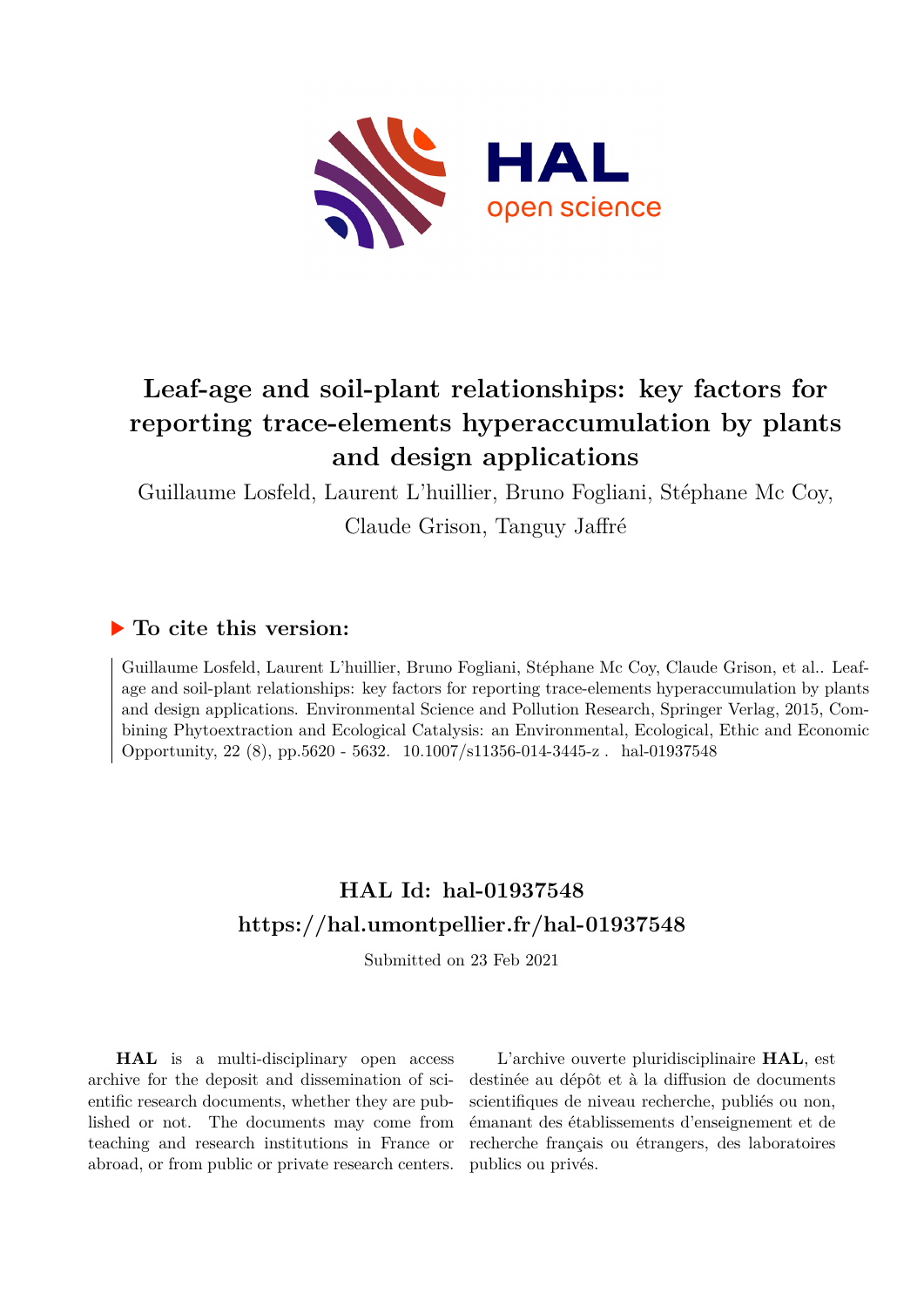## Leaf-age and soil-plant relationships: key factors for reporting trace-elements hyperaccumulation by plants and design applications

Guillaume Losfeld · Laurent L'Huillier · Bruno Fogliani · Stéphane Mc Coy · Claude Grison · Tanguy Jaffré

Abstract Relationships between the trace-elements (TE) content of plants and associated soil have been widely investigated especially to understand the ecology of TE hyperaccumulating species to develop applications using TE phytoextraction. Many studies have focused on the possibility of quantifying the soil TE fraction available to plants, and used bioconcentration (BC) as a measure of the plants ability to absorb TE. However, BC only offers a static view of the dynamic phenomenon of TE accumulation. Accumulation kinetics are required to fully account for TE distributions in plants. They are also crucial to design applications where maximum TE concentrations in plant leaves are needed. This paper provides a review of studies of BC (i.e. soil-plant relationships) and leaf-age in relation to TE hyperaccumulation. The paper focuses of Ni and Mn accumulators and hyperaccumulators from New Caledonia who were previously overlooked until recent Ecocatalysis applications

L. L'Huillier : B. Fogliani Institut Agronomique néo-Calédonien (IAC), « Diversités biologique et fonctionnelle des écosystèmes terrestres », 98890 Païta, New Caledonia

#### S. M. Coy

Service préservation de l'environnement, Vale Nouvelle-Calédonie, 52 avenue Foch, BP218, 98845 Noumea, New Caledonia

#### T. Jaffré

emerged for such species. Updated data on Mn hyperaccumulators and accumulators from New Caledonia are also presented and advocate further investigation of the hyperaccumulation of this element. Results show that leaf-age should be considered in the design of sample collection and allowed the reclassification of Grevillea meisneri known previously as a Mn accumulator to a Mn hyperaccumulator

Keywords Hyperaccumulation . Phytoextraction . Bioconcentration . Leaf-age . Nickel . Manganese

#### Introduction

The discovery of Ni concentrations ranging from 1.8 to 4.7 % in the dry leaves of Psychotria gabriellae (ex. Psychotria douarrei), a Rubiaceae endemic to New Caledonia (Jaffré and Schmid 1974), led to the emergence of the concept of Ni hyperaccumulation (Jaffre et al. 1976). Such concentrations are comparable to those in ores currently exploited for Ni production in New Caledonia: an average 2.5 % Ni in saprolites, and 1.7 % Ni in low-grade limonites (DIMENC 2008). Potentially economic applications were quickly considered as species accumulating other metals such as Au, Cu, or Zn were also discovered in other countries (Baker et al. 1988). Phytoextraction was developed industrially for phytomining (Brooks et al. 1998; Chaney et al. 2007) and phytoremediation to decontaminate soils containing high concentrations of trace-elements (TE) (Cunningham and Berti 1993; McGrath and Zhao 2003). Yet both probably failed to meet the expectations initially raised (Ernst 2000; Ernst 2005; van der Ent et al. 2013b).

Ecocatalysis has emerged as a new Green Chemistry approach (Escande et al. 2014a, b), with a high potential for the valuation of TE-rich biomass (Hunt et al. 2014). The TE-rich biomass obtained from these metallophytes can be directly

G. Losfeld  $\cdot$  C. Grison ( $\boxtimes$ )

FRE 3673–Bioinspired chemistry and ecological innovation–CNRS, University of Montpellier 2, Stratoz–Cap Alpha, Avenue de l'Europe, 34830 Clapiers, France e-mail: claude.grison@cnrs.fr

UMR AMAP, IRD–Institut de recherche pour le développement, Laboratoire de Botanique et d'Ecologie Végétale Appliquées, 98848 Noumea, New Caledonia e-mail: tanguy.jaffre@ird.fr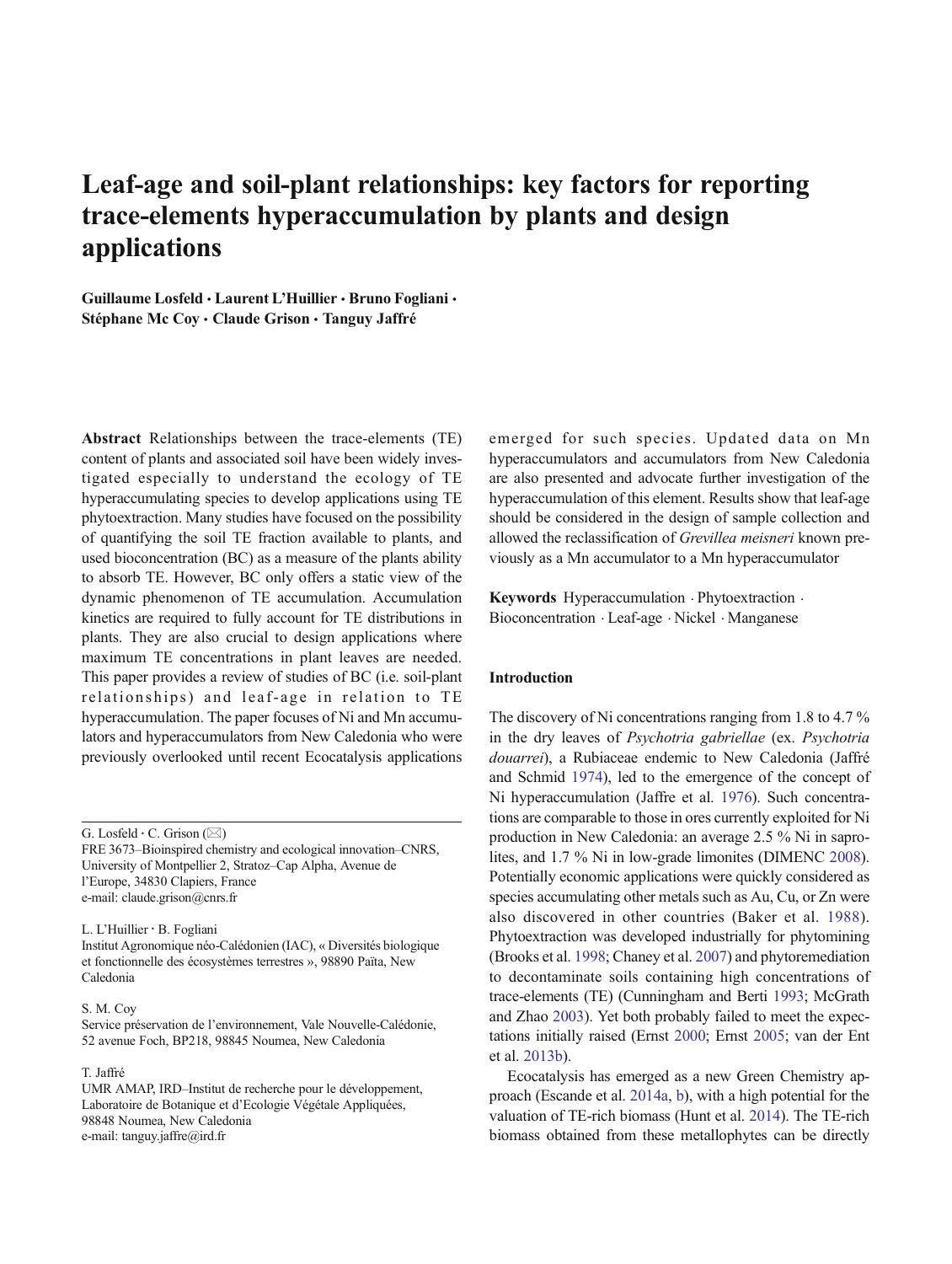used as reagents or catalysts in organic chemical reactions (Grison and Escande 2013a, b; Losfeld et al. 2012c). Ecocatalysis provides the first perspective of enhancing the unique TE-rich biomass from New Caledonia (and elsewhere) and promoting a new field in Green Chemistry (Escande et al. 2014a, b). The first results showed that polymetallic ecocatalysts could perform better and provide much higher selectivity than classical homogeneous and heterogeneous catalysts (Losfeld et al. 2012a, b). The development of this new concept is creating paradigm shifts in phytoextraction and Green Chemistry because leaves from Ni and Mn hyperaccumulators or accumulators have become new efficient and eco-friendly catalytic systems (Escande et al. 2013; Thillier et al. 2013).

The development of such applications spurred massive research efforts for understanding the hyperaccumulation of TE by plants. Cutting-edge techniques allow for in-vivo localisation of some elements, e.g. Cd (Hu et al. 2013) or Mn (Fernando et al. 2013), and a precise determination of TE speciation in plants, e.g. Ni (Callahan et al. 2012, 2008) or Mn (Fernando et al. 2010). Molecular and genetic mechanisms underlying TE accumulation are also thoroughly investigated (Verbruggen et al. 2009) for this purpose New Caledonia may well prove a place of major interest because of its flora (Jaffre et al. 2013; Merlot et al. 2014). Yet apparently more simple questions remain elusive: why do plants accumulate TE (Boyd 2013)? What are the biogeochemical processes at work in the rhizosphere (Alford et al. 2010)? The latter is particularly crucial to design applications, where yields (phytomining) or efficiency (phytoremediation by way of phytoextraction) are determined by soil-plant relationships. Bioconcentration (BC), the ratio of a TE concentration in plant to that in soil has often been used as a measure of the ability of plants to take up a TE (Morrison et al. 1980; Zhao et al. 2003).

This paper aims to discuss the relevance of this approach as TE hyperaccumulation is also a dynamic phenomenon with kinetic factors. Ni and Mn hyperaccumulators or accumulators endemic to the metallophyte hotspot (Whiting et al. 2004) of New Caledonia are the main focus of this paper, as few tropical evergreen species have been examined. The development of Ecocatalysis requires the assessment of the possibilities of these species. Considering leaf-age (a proxy for accumulation kinetics) in the design of sample collection allowed the reclassification of Grevillea meisneri (previously known as a Mn accumulator) as Mn hyperaccumulator. It also provides insights on leaves harvest design for maximum TE concentrations that are required for potential applications. Updated data on Mn hyperaccumulators and accumulators from New Caledonia are also presented and advocate further investigation on the hyperaccumulation of this element.

#### TE hyperaccumulation: what and why?

The term 'hyperaccumulator' was coined by Jaffre et al. (1976) in a report of the extraordinary ability of New Caledonian species Pycnandra acuminata (ex. Sebertia acuminata) to accumulate Ni in its tissues. The term hyperaccumulator was generally used to describe plant species containing Ni over 1,000 mg.kg<sup> $-1$ </sup> on a dry-weight basis in their aerial tissues. Thirteen Ni hyperaccumulators from New Caledonia, Italy and Australia were known in the 1970s (Jaffre et al. 1976). Reeves (1992) then clarified the definition of Ni hyperaccumulation: a species may be considered a Ni hyperaccumulator if a concentration of Ni above  $1,000 \text{ mg}$ .kg<sup>-1</sup> has been reported in the dry leaves of at least one specimen growing in its natural habitat. Furthermore, active uptake only should be considered, from soil to leaves through roots and sap. Direct deposition of soil particle on leaves should be taken care of as a potential perturbation on measurements (Faucon et al. 2007). TE hyperaccumulation was recently reviewed (van der Ent et al. 2013a) and can be defined in a similar manner for various other elements, with specific thresholds for each 100 mg.kg<sup>-1</sup> for Cd, Se and Tl;  $300 \text{ mg}$ .kg<sup>-1</sup> for Co, Cu and Cr; 1,000 mg.kg<sup>-1</sup> for Ni, Pb and As and 3,000 mg.kg<sup> $-1$ </sup> for Zn. In the case of Mn, this threshold is set at  $10,000$  mg.kg<sup>-1</sup>.

By now, 450 Ni hyperaccumulators have been reported throughout the world (van der Ent et al. 2013a) and New Caledonia is definitely a metallophyte hotspot, with 65 Ni hyperaccumulating species (Jaffre et al. 2013). Only Cuba, where 135 Ni hyperaccumulators have been found, is more diverse than New Caledonia (Reeves 2003). Although dismissed by van der Ent et al. (2013a), studies of the flora of New Caledonia have led to the use of a dedicated terminology. For some species, e.g. P. acuminata (Jaffre et al. 1976) or P. gabriellae (Jaffré and Schmid 1974), Ni concentrations above 1 % in the dry leaves of some individuals were observed in their natural environment. This is one order of magnitude greater than the 'hyperaccumulation' threshold, and such species are referred to as 'hypernickelophore' (Jaffré and Schmid 1974). So far, 17 such species have been reported in New Caledonia (Table 1).

The "raison d'être" for TE hyperaccumulation remains largely elusive with various hypotheses brought out (Boyd and Martens 1992) and two major hypotheses investigated:

- 1. According to the defensive enhancement hypothesis (Boyd 2012), TE hyperaccumulation evolved as it provided hyperaccumulators with stronger defences against herbivores or pathogens. Accumulation of more than one TE and complex formation with organic compounds could also result in further improved defence, referred to as 'the joint effect' by Boyd (2012).
- 2. 'The interference hypothesis', or elemental allelopathy (Baker and Brooks 1989; Boyd 2004; Boyd and Martens 1998), suggests TE-enriched litter under hyperaccumulators, e.g. P. acuminata (Boyd and Jaffre 2001), would exert a selective pressure on soil micro-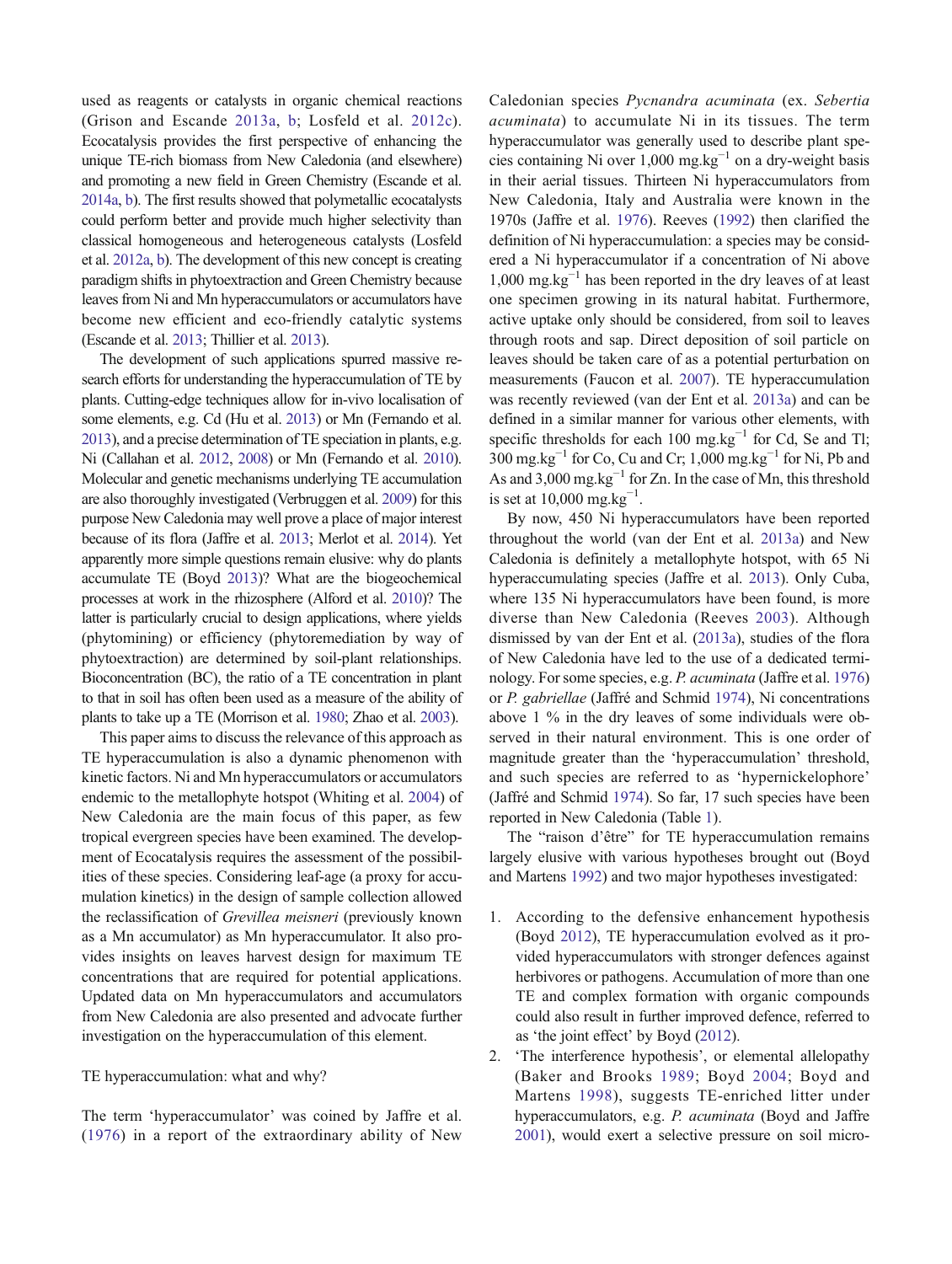Table 1 Hypernickelophore species from New Caledonia adapted from Jaffre et al. (2013)

| Family        | Genus        | Species             | Max Ni level (%) |
|---------------|--------------|---------------------|------------------|
| Cunoniaceae   | Geissois     | bradfordii          | 1.3              |
|               |              | lanceolata          | 2.3              |
|               |              | pruinosa            | 1.5              |
| Phyllantaceae | Phyllanthus  | <i>baraouaensis</i> | 1.5              |
|               |              | favieri             | 4.2              |
|               |              | lucilae             | 3.4              |
|               |              | memaoyaensis        | 3.0              |
|               |              | parangoyensis       | 2.7              |
|               |              | serpentinus         | 3.1              |
| Rubiaceae     | Gynochthodes | to be identified    | 1.5              |
|               | Psychotria   | gabriellae          | 6.4              |
| Salicaceae    | Homalium     | francii             | 1.5              |
|               |              | guillainii          | 1.2              |
|               |              | kanaliense          | 1.2              |
| Sapotaceae    | Pycnandra    | acuminata           | 2.6              |
| Violaceae     | Hybanthus    | austrocaledonicus   | 2.6              |
|               |              | caledonicus         | 1.8              |

organisms, and also prevent other non-adapted plant species from settling. However, TE hyperaccumulation does not always result in TE-enriched litters, as exemplified by P. gabriellae (Boyd et al. 1999). Limits to this hypothesis were recently reviewed, with many studies found to present unclear conclusions (Morris et al. 2009). An improved understanding of soil-plant relationships could possibly clarify the scope of this hypothesis.

Recent efforts to understand TE speciation (Callahan et al. 2012, 2008; Fernando et al. 2010; Grison et al. 2013), their location in plants (Fernando et al. 2013, 2008), as well as genetic and molecular factors involved in TE hyperaccumulation could shed new light on how TE hyperaccumulation evolved. However assessing costs and benefits of this trait remain difficult (Boyd 2013). At present, the question why TE hyperaccumulation evolved remains elusive.

### Models for soil-plants relationships

### Initial studies of bioconcentration

Figure 1a adapted from Baker (1981) frequently appears when dealing with the ecology of TE hyperaccumulators. It is based on using Ni-spiked soil to observe the respective responses of various Alyssum species to Ni exposure (Morrison et al. 1980). Figure 1a can also be represented in terms of bioconcentration (BC) (Fig. 1b). BC for an element X is defined as a measure of the ability of plants to take up a TE:

$$
C(X) = \frac{\text{Concentration of } X \text{ in dry leaves}}{\text{Total concentration of } X \text{ in soil}}
$$

The measure of total elemental concentrations in soil can be performed using acid digestions and gives reliable results regardless of the method (Sauve et al. 2000). Such methods were used in studies by Morrison et al. (1980).

TE hyperaccumulators are usually expected to display high BC (Baker 1981; van der Ent et al. 2013a) because of their ability to accumulate TE at high concentrations in their leaves, regardless of respective concentrations in soil (Assuncao et al. 2003; Bert et al. 2002). However, in certain circumstances evident in Fig. 1b, BC is expected to decrease at high soil TE concentrations. This effect was described not only for Ni hyperaccumulating *Alyssum* species (Morrison et al. 1980), but also for Zn hyperaccumulator Noccaea caerulescens, which also belongs to the Brassicaceae family (Zhao et al. 2003). In the case of  $N$ . *caerulescens*, a detailed meta-analysis showed BC to vary by over 3 orders of magnitude as a function of soil total Zn concentration. Soil total Zn concentrations could explain 82 % of the observed variance in a power law relationship. Zn transporters saturation, or uptake regulation were mentioned as potential causes for the decrease in BC at high soil concentrations (Pence et al. 2000). However, BC cannot be considered a simple function of total elemental concentrations in soil because the actual availability of TE is also of interest, as it may vary regardless of total concentrations in soil (Diesing et al. 2008; Ross 1994).

Total versus available concentrations

Design applications for TE hyperaccumulating species were a major motive for developing measurements describing the soil TE fractions that are available to plants. They determine not only the possibility of phytoremediation by way of phytoextraction (Koopmans et al. 2008; Robinson 1997) but also potential yields of phytomining operations (Li et al. 2003; Robinson et al. 1999). Nevertheless, accurate quantification of the soil TE fractions available to plants is technically difficult (Young et al. 2005; Zhang and Young 2005) and was performed using various methods without a general agreement on the results (Feng et al. 2005; Robinson 1997; Sauve et al. 2000).

Available TE in soils from New Caledonia were generally studied using diethylene triamine pentaacetic acid (DTPA) extractions (Becquer et al. 1995; L'Huillier 1996), adapted from the methods developed by Lindsay and Norvell (1978). It proved useful for agricultural purposes mainly (L'Huillier and Edighoffer 1996; Lhuillier et al. 1996). Ion-exchange resins were introduced later (Becquer et al. 2002) providing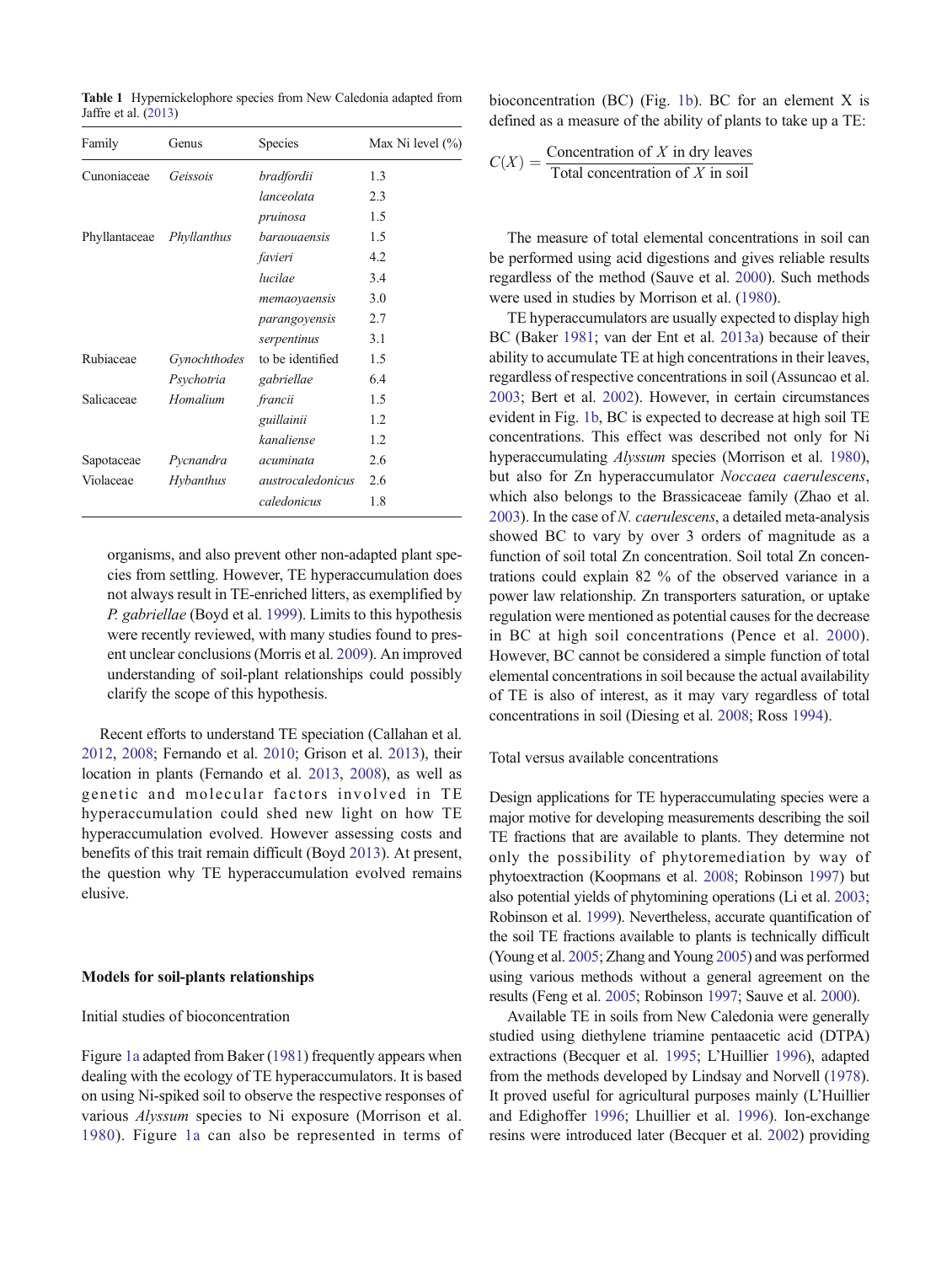Fig. 1 Different plant responses to soil trace-elements adapted from Baker (1981) a in terms of leaves concentration and b in terms of bioconcentration factor



improved results for five species that were not Ni or Mn hyperaccumulators or accumulators. In-depth studies of soil may provide increased insights (Diesing et al. 2008), but are not readily applicable. Numerous physical parameters, such as bulk density, compactness, water holding capacity, as well as chemical parameters including elemental speciation, pH, Eh and oxygen availability are significant components of soil properties (Ernst 1996). Moreover, active processes are involved in the accumulation of TE by plants, as shown in studies of their rhizosphere (Alford et al. 2010).

#### Nickel hyperaccumulators from New Caledonia

There are few comprehensive studies of soil-plant relationships concerning nickel hyperaccumulators from New Caledonia. Initial studies of Ni hyperaccumulation by P. gabriellae and Hybanthus austrocaledonicus nonetheless provide meaningful soil-plant data (Jaffré and Schmid 1974). In this study, total Ni concentrations were used to characterise soil at each sampling station, whilst Ni concentrations in leaves were measured in an average individual for each station, i.e. leaves from several individuals in each station were analysed as a single sample. In spite of small sample sizes  $(n=5)$ , results for H. *austrocaledonicus* (Fig. 2a) show significant relationships  $(P<0.05)$ : soil total Ni concentrations may explain 88 % of the variance observed in BC in a power law relationship. Regression coefficients are of the same order of magnitudes as those found by Zhao et al. (2003) for N. caerulescens, and the questions of whether it originates from similar biological mechanisms could be of interest. This relationship was confirmed later by Lee et al. (1977). The case of P. gabriellae (Fig. 2b) is also meaningful as 75 % of the variance observed in BC can be explained by the logarithm of soil total Ni concentration  $(P<0.001)$ . Thus, according to these initial studies (Jaffré and Schmid 1974; Lee et al. 1977), it would not be irrelevant to consider total soil concentration for a single element when studying its hyperaccumulation by plants. Yet using these data, it was not possible to highlight significant relationships between leaf Ni and soil total Ni concentrations.

First investigations of the relationships between soil Ni assessed by DTPA extraction and the Ni concentrations in the dry leaves of Ni hyperaccumulators focused on Homalium kanaliense and H. austrocaledonicus. Performed at the individual level, they showed significant relationships for both species (Lee et al. 1977). Subsequent studies focused on P. gabriellae using a similar approach, but were inconclusive



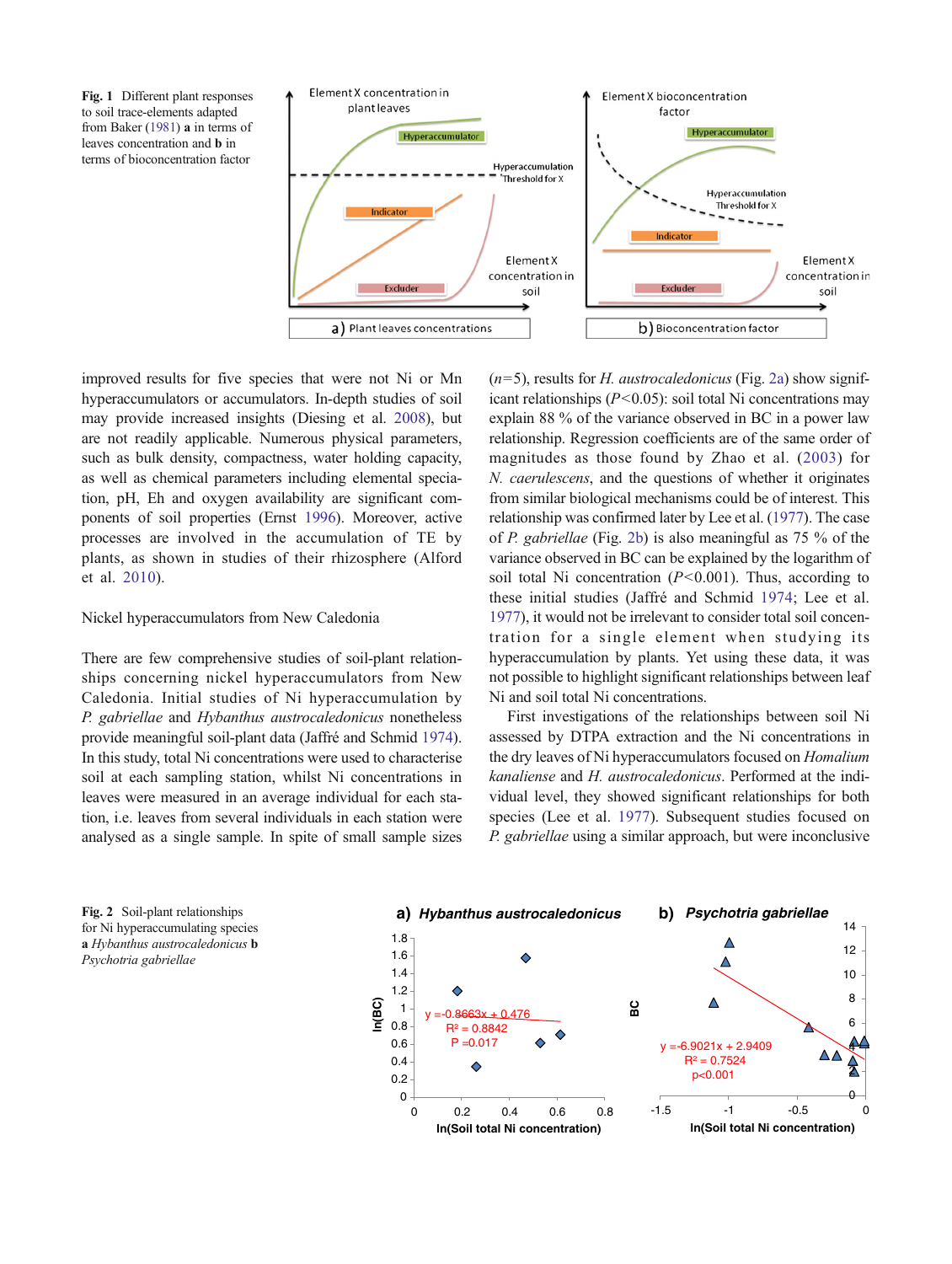(Boyd et al. 1999). A major difference with the previous study by Jaffré and Schmid (1974) was that all analyses were performed at the individual level. The hypothesis tested was also different. Jaffré and Schmid (1974) investigated the response of plant to the soil on which they grow, whilst Boyd et al. (1999) were investigating the influence of Ni-rich leaves litter on soil. This may result in differences in soil sampling depth. Using the latter approach for P. acuminata led to conclusive results; a significantly higher Ni concentration (DTPA) was observed in soil under the canopy of P. acuminata compared to that under non-hyperaccumulating trees (Boyd and Jaffre 2001). However, correlation is not causal and whether P. acuminata preferentially established on Ni-rich soil or enriched soil in Ni was not resolved. More recently, Amir et al. (2007) worked at the species level and confirmed significant relationships between soil Ni measured by DTPA extraction and leaves Ni concentrations for Geissois pruinosa, Geissois hirsuta, H. kanaliense, H. austrocaledonicus, Phyllanthus favieri, P. gabriellae and P. acuminata. They also found significant correlations at the individual levels within species G. pruinosa, P. favieri and P. gabriellae but not P. acuminata. Large sample sizes in the study by Amir et al. (2007) ensured the statistical reliability of the tests performed.

Finally, the broader picture that can be drawn from the literature on Ni hyperaccumulators from New Caledonia clearly shows that current models using soil-plant relationships are not fully satisfactory, regardless of the method used to assess Ni concentrations in soil. A considerable limit also lies within the different volumes of soil roots actually explore which is larger for shrubs or trees such as Ni hyperaccumulators from New Caledonia than for Alyssum species or N. caerulescens.

### Manganese hyperaccumulation

Species hyperaccumulating and accumulating manganese

New Caledonia has long been recognised as a metallophyte hotspot for its Ni hyperaccumulators: these were recently reviewed (Jaffre et al. 2013) and species such as P. gabriellae or P. acuminata remain emblematic for their extraordinary abilities to concentrate and tolerate Ni (Jaffre et al. 1976; Jaffré and Schmid 1974). Yet there are also detailed records of Mn hyperaccumulation: Alyxia poyaensis (ex. Alyxia rubricaulis) and Denhamia (ex. Maytenus) species were reported to accumulate Mn at concentrations above 1 % in their dry leaves (Jaffré 1977). Such species were termed 'hypermanganesophore' by Jaffré (1977) but this denomination has now been replaced by 'Mn hyperaccumulator', according to the definition by van der Ent et al. (2013a). In a similar way, numerous species from New Caledonia accumulate manganese at levels ranging from 3,000 to 10,000 mg.kg−<sup>1</sup> (Jaffré 1977, 1979, 1980). Although less remarkable than hyperaccumulators and dismissed by van der Ent et al. (2013a), they were classified as manganese accumulators (Jaffré 1980).

#### Acknowledged manganese hyperaccumulators

Table 2 presents an updated review of acknowledged Mn hyperaccumulators after Fernando et al. (2013). Species Phytolacca americana (Min et al. 2007; Pollard et al. 2009), Polygonum hydropiper (Wang et al. 2008; Yang et al. 2013) and Schima superba (Yang et al. 2008) were excluded from Table 2 as records of manganese concentrations above 10,000 mg.kg $^{-1}$  in natural conditions are not published. Similarly, an unidentified Eugenia species was reported as a Mn hyperaccumulator (Proctor et al. 1989) and could be included when further evidence is available. As regards Mn hyperaccumulators from New Caledonia, the following additions were made:

- 1. Latest taxonomic revisions are included:
	- a. A. poyaensis is no longer a subspecies of A. rubricaulis but a new Mn hyperaccumulator. Latest data from Jaffré indicate Mn concentrations up to 1.4 % in the dry leaves of this species.
	- b. Various Maytenus species were reported to be Mn hyperaccumulators (Jaffré 1977). They now belong to the Denhamia genus with a single species, Denhamia fournieri occurring as two subspecies, drakeana and fournieri (Fernando et al. 2008). The subspecies *drakeana* was shown to hyperaccumulate Mn by Fernando et al. (2008). Older results considering species other than Maytenus drakeana are relevant for assessing the Mn accumulation ability of D. fournieri ssp. fournieri. Thus, reports of Mn concentrations up to 3.3 % in the dry leaves of D. fournieri ssp. fournieri are still valid (Jaffré 1977)
	- c. Eugenia clusoides now belongs to the Gossia genus and the Mn hyperaccumulator described by Jaffré (1980) is Gossia clusoides ssp. ploumensis.
	- d. Macadamia species from New Caledonia now belong to the Virotia genus.
- 2. New data on Mn hyperaccumulation are presented:
	- a. Gossia diversifolia is reported for the first time to hyperaccumulate Mn with concentrations in the dry leaves up to 1.8 %
	- b. Polyscias pancheri reported as a Mn accumulator (Enright et al. 2001) is as a new Mn hyperaccumulator, which highlights the interest of the Araliaceae family with other reports of Mn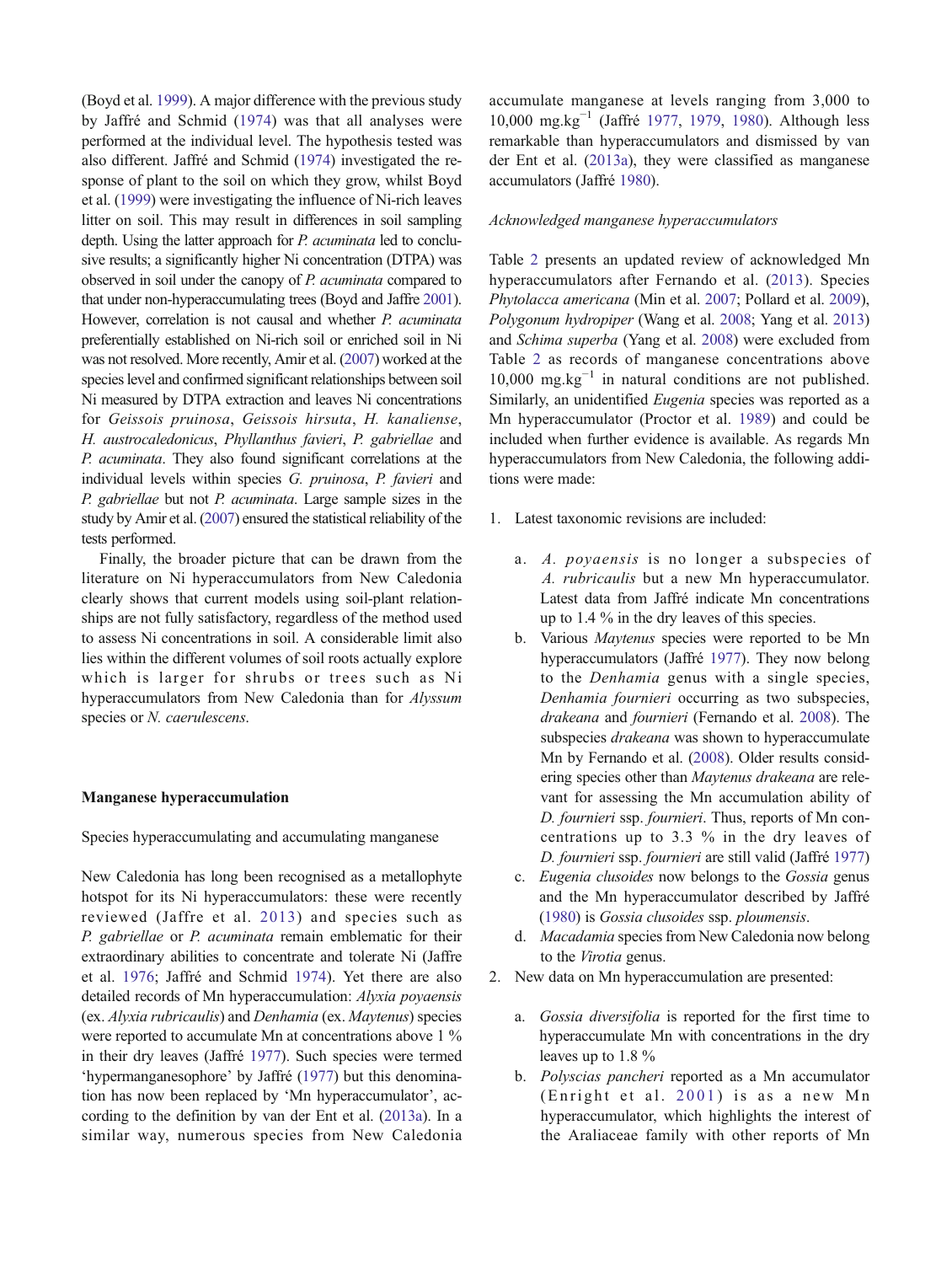|  | Table 2 Mn hyperaccumulators updated from Fernando et al. (2013) |  |  |  |
|--|------------------------------------------------------------------|--|--|--|
|--|------------------------------------------------------------------|--|--|--|

| Family         | Genus               | Species                    | Max Mn level $(\% )$ | Location      | Reference            |
|----------------|---------------------|----------------------------|----------------------|---------------|----------------------|
| Apocynaceae    | Alyxia              | poyaensis                  | 1.4                  | New Caledonia | This study           |
| Araliaceae     | Chengiopanax        | sciadophylloides           | 2.4                  | Japan         | Mizuno et al. 2008   |
|                | Polyscias           | pancheri                   | 1.4                  | New Caledonia | This study           |
| Celastraceae   | Denhamia            | cunninghamii               | 2.5                  | Australia     | Fernando et al. 2013 |
|                |                     | fournieri ssp. drakeana    | $2.0*$               | New Caledonia | Fernando et al. 2008 |
|                |                     | fournieri ssp. fournieri   | 3.3                  | New Caledonia | Jaffré 1977          |
| Clusiaceae     | Garcinia            | amplexicaulis              | 1.2                  | New Caledonia | Jaffré 1980          |
| Myrtaceae      | Gossia              | bamagensis                 | 4.0                  | Australia     | Fernando et al. 2013 |
|                |                     | <b>bidwillii</b>           | 1.9                  | Australia     | Bidwell et al. 2002  |
|                |                     | clusioides var. ploumensis | 1.0                  | New Caledonia | Jaffré 1980          |
|                |                     | diversifolia               | 1.8                  | New Caledonia | this study           |
|                |                     | fragrantissima             | 3.5                  | Australia     | Fernando et al. 2013 |
|                |                     | gonoclada                  | 1.5                  | Australia     | Fernando et al. 2013 |
|                |                     | lucida                     | 1.5                  | Australia     | Fernando et al. 2013 |
|                |                     | sankowskiorum              | 3.0                  | Australia     | Fernando et al. 2013 |
|                |                     | shepherdii                 | 1.5                  | Australia     | Fernando et al. 2013 |
| Phytolaccaceae | Phytolacca          | acinosa                    | 1.9                  | China         | Xue et al. 2004      |
| Polygonacea    | Polygonum           | pubescens                  | 1.6                  | China         | Deng et al. 2010     |
| Proteaceae     | <b>Beaupreopsis</b> | paniculata                 | 1.2                  | New Caledonia | Jaffré 1979          |
|                | Grevillea           | meisneri                   | 1.1                  | New Caledonia | This study           |
|                | Virotia             | angustifolia               | 1.2                  | New Caledonia | Jaffré 1979          |
|                | (ex Macadamia)      | neurophylla                | 5.5                  | New Caledonia | Jaffré 1979          |

\*=average values

hyperaccumulation in Chengiopanax sciadophylloides from Japan.

c. G. meisneri, previously known to accumulate Mn at concentrations ranging from 450 to 4,500 mg.kg<sup> $-1$ </sup> was found to hyperaccumulate Mn.

Finally, there are currently 22 acknowledged Mn hyperaccumulators, 11 of them originating from New Caledonia and 8 from Australia.

#### Interest of manganese accumulators

Table 3 gathers the latest data available on Mn accumulators from New Caledonia. Such species are of interest because in spite of Mn concentrations under the hyperaccumulation threshold, they can provide an interesting starting material for Ecocatalysis that can be directly used as green oxidant reagents and catalysts in organic chemical reactions. The ecocatalysts derived from Mn accumulators, called Eco-Mn, allow the development of the first substitute reagents to oxidants forbidden in the European Union by the REACH regulation. They are also interesting because further sampling efforts could probably lead to the discovery (or reclassification) of new Mn hyperaccumulators as was the case for G. meisneri. Revising existing data concerning Mn accumulators raised the following comments:

- 1. According to unpublished data from Jaffré, Apiopetalum glabratum should be considered a Mn accumulator as it showed Mn concentrations up to 5,300 mg.kg<sup> $-1$ </sup> in its dry leaves. It is also the case for an unidentified Styphelia species.
- 2. Latest taxonomic revision of the Alyxia genus led to the description of 10 synonyms. However, existing data on their Mn accumulation ability (Brooks et al. 1981) are difficult to re-use. Thus, this genus would require a thorough revision. Existing data from the literature are nonetheless presented.
- 3. In a similar way, species of the Polyscias genus other than P. pancheri were identified to accumulate high levels of Mn which suggest Polyscias dioca and Polyscias jaffrei merit further investigation of interest.

Finally, there are currently 24 species from New Caledonia that were observed to accumulate Mn at concentrations above 3,000 mg.kg<sup>-1</sup> (yet under 10,000 mg.kg<sup>-1</sup>) in the dry leaves of at least one individual. In addition to be potentially Mn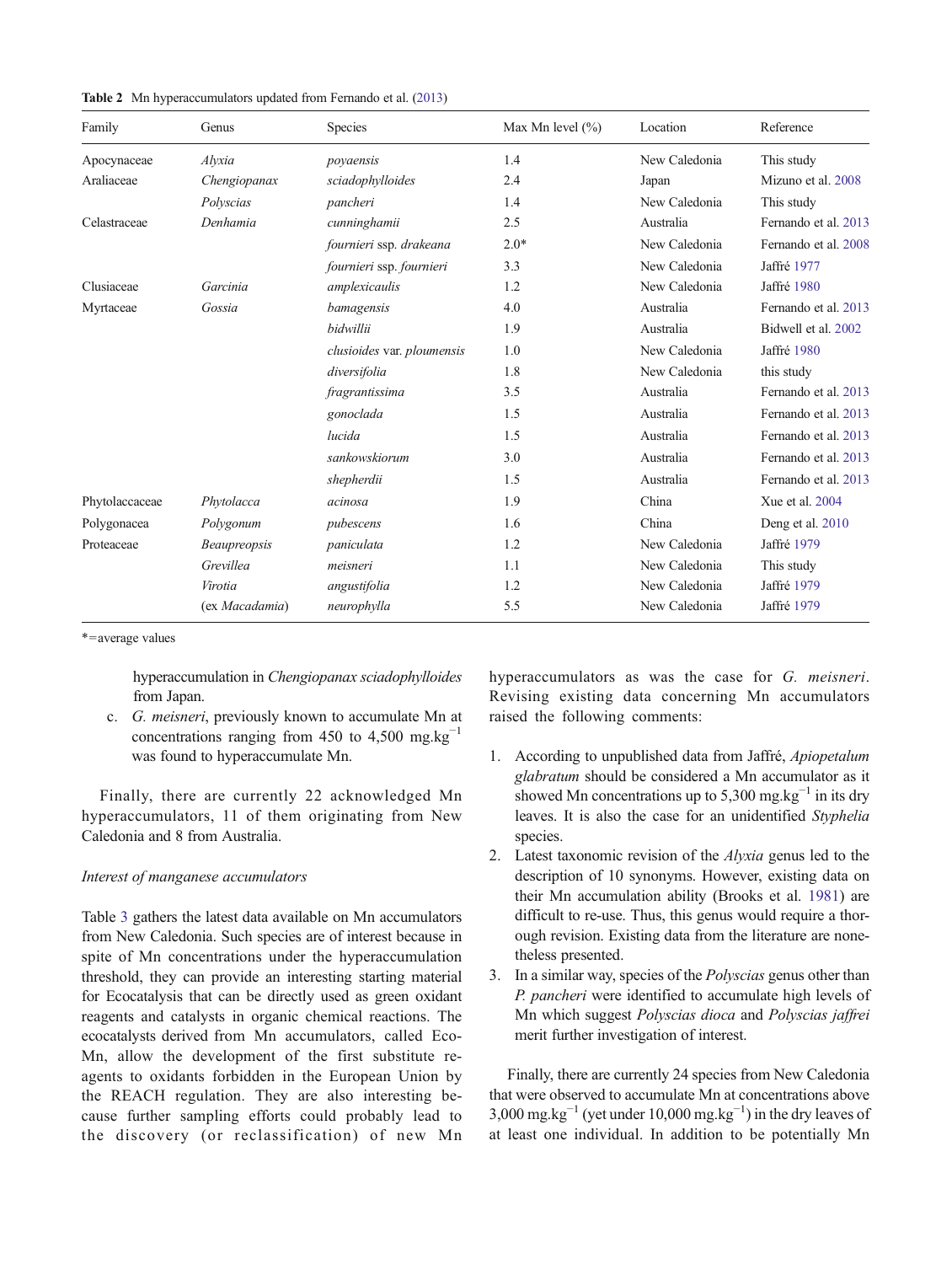| Family          | Genus            | Species                     | Max Mn level $(mg.kg-1)$ | Reference          |
|-----------------|------------------|-----------------------------|--------------------------|--------------------|
| Apiaceae        | Apiopetalum      | glabratum                   | 5,300                    | This study         |
| Apocynaceae     | Alyxia           | <b>baillonii</b>            | $6,630*$                 | Jaffré 1980        |
|                 |                  | caletioides                 | 9,400                    | Jaffré 1980        |
|                 |                  | coriaceae                   | 4,500                    | Jaffré 1980        |
|                 |                  | leucogyne                   | 5,250                    | Jaffré 1980        |
|                 |                  | sarasinii                   | 5,000*                   | Jaffré 1980        |
|                 |                  | tisserantii                 | 4,875                    | Jaffré 1980        |
| Casuarinaceae   | Gymnostoma       | intermedium                 | 4,180                    | Jaffré et al. 1994 |
| Cunoniaceae     | Pancheria        | confusa                     | 4,500                    | Jaffré 1980        |
|                 |                  | hirsuta                     | 5,000                    | Jaffré 1980        |
|                 |                  | billardieri                 | 6,500                    | Jaffré 1980        |
| Eriacaceae      | Styphelia        |                             | 4,000                    | This study         |
| Loganiaceae     | Geniostoma       | densiflorum ssp. oleifolium | 7,250                    | Jaffré 1980        |
| Picrodendraceae | Austrobuxus      | rubiginosus                 | 4,125                    | Jaffré 1980        |
| Proteaceae      | Beauprea         | gracilis                    | 3,000                    | Jaffré 1979        |
|                 |                  | montana                     | $3,625*$                 | Jaffré 1979        |
|                 | Grevillea        | exul ssp. exul              | 3,900                    | Jaffré 1979        |
|                 |                  | exul ssp. rubiginosa        | 6,200                    | Jaffré 1979        |
|                 |                  | gillivrayi                  | 8,200                    | Jaffré 1979        |
|                 | Virotia          | francii                     | 5,480                    | Jaffré 1979        |
|                 | Stenocarpus      | milnei                      | 3,900                    | Jaffré 1979        |
| Santalaceae     | <i>Exocarpos</i> | neocaledonicus              | 4,750                    | Jaffré 1980        |
| Sapindaceae     | Guioa            | glauca                      | 4,500                    | Jaffré 1980        |
| Violaceae       | Hybanthus        | caledonicus                 | 7,750                    | Jaffré 1980        |

Table 3 Mn accumulators from New Caledonia updated from Jaffré (1980)

\*=average values

hyperaccumulators, such species also showed interesting responses toward aluminium (Jaffré 1979, 1980). Proteoid or cluster roots found in the Proteaceae family are also subject to extensive investigation (Lamont 2003), and highlight the interest of considering active processes at work in the rhizosphere of TE hyperaccumulators (Alford et al. 2010).

### Soil-plant relationships

Noccaea caerulescens is often considered a model species to study Zn hyperaccumulation (Peer et al. 2003). Yet in the case of Mn hyperaccumulators, there is no such species available and existing datasets are far less comprehensive. It must be noted that many hyperaccumulating species were discovered in the last decade (see Tables 2 and 3), whilst Zn and Ni hyperaccumulators have been studied for at least 35 years now (Jaffre et al. 1976; Reeves and Brooks 1983). The following observations gathered in Table 4 are nonetheless possible:

1. Phytolacca acinosa (Xue et al. 2004), P. americana (Min et al. 2007) and Polygonum pubescens (Deng et al. 2010) display low BC with mean values at 0.18, 0.06 and 0.12, respectively. For these species, foliar manganese concentrations increase with soil total manganese concentrations, whilst BC decreases. However no significant correlations could be highlighted from the available data, except in the case of P. pubescens where BC was significantly related to soil total Mn concentrations in a power law relationship. In this case, more than 90 % of the variance in BC can be explained by soil total Mn.

- 2. All Mn hyperaccumulators from New Caledonia except Garcinia amplexicaulis show average BC above 1.5 and it is also the case of Australian species Gossia bidwillii. Yet there are also larger variations in BC, especially in the case of G. diversifolia. In all cases except for G. amplexicaulis, BC decreases with increasing soil total Mn concentrations. Variations in BC can be significantly related to variations in total Mn concentration in soil for A. poyaensis, G. meisneri and P. pancheri but without a unified model applicable.
- 3. In most cases, leaf Mn concentrations can be explained by soil total Mn concentrations. Relationships are significant except for G. meisneri and P. pancheri (and Mn hyperaccumulators from China). However, there is no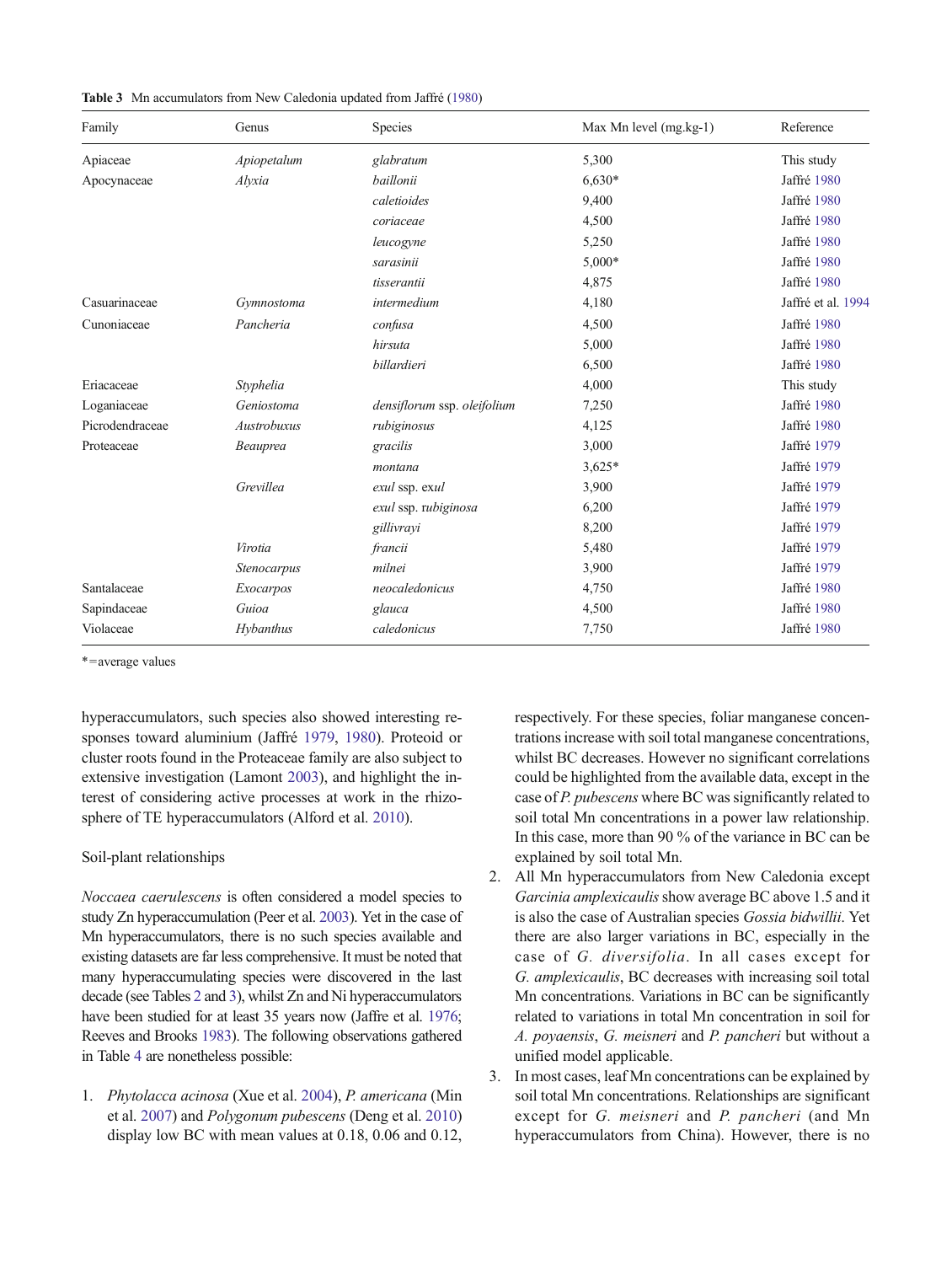| Table 4 Meta-analysis of soil-plant relationships for 10 acknowledged Mn hyperaccumulators |                                   |                               |                                     |                                                        |                |                            |                |                                                                                                        |                       |                         |                        |
|--------------------------------------------------------------------------------------------|-----------------------------------|-------------------------------|-------------------------------------|--------------------------------------------------------|----------------|----------------------------|----------------|--------------------------------------------------------------------------------------------------------|-----------------------|-------------------------|------------------------|
| Species                                                                                    |                                   | poyaensis fournieri<br>Alyxia | Denhamia Garcinia<br>ssp. fournieri | amplexicaulis diversifolia meisneri pancheri bidwillii | Gossia         | Grevillea Polyscias Gossia |                |                                                                                                        | Phytolacca<br>acinosa | Phytolacca<br>americana | Polygonum<br>pubescens |
| Number of observations                                                                     |                                   |                               |                                     | $\overline{30}$                                        |                |                            | $\overline{c}$ |                                                                                                        |                       |                         |                        |
| Average BC                                                                                 |                                   | 4.12                          | 5.64                                | 0.48                                                   | 12.3           | 1.50                       | 3.9            | 5.22                                                                                                   | 0.18                  | 0.06                    | 0.12                   |
| (±standard deviation)                                                                      |                                   | 2.25                          | 3.87                                | 0.46                                                   | 17.7           | 1.02                       | 2.4            | 2.24                                                                                                   | 0.04                  | 0.01                    | 0.06                   |
| Leaves Mn/soil total Mn Type<br>correlation (best fit)                                     | Variance                          | Linear<br>98.9                | Linear<br>64.5                      | Power law<br>25.10                                     | linear<br>71.0 | ns                         | ns             | Power law<br>56.1                                                                                      | ns                    | ns                      | ns                     |
|                                                                                            | explained $(%)$<br><i>p</i> value | 0.001                         | 0.001                               | 0.005                                                  | 0.008          |                            |                | 0.03                                                                                                   |                       |                         |                        |
| <b>BC</b> /soil total Mn                                                                   | Type                              | Linear-In                     | Power law                           | ns                                                     | ns             | Ln-linear Linear           |                | ns                                                                                                     | ns                    | ns                      | Power law              |
| correlation (best fit)                                                                     | Variance                          | 99.96                         | 68.71                               |                                                        |                | 83.00                      | 34             |                                                                                                        |                       |                         | 91.54                  |
|                                                                                            | explained $(%$<br>$p$ value       | 0.0005                        | 0.0005                              |                                                        |                | 0.0005                     | 0.05           |                                                                                                        |                       |                         | 0.0107                 |
| Data from                                                                                  |                                   |                               | Jaffré 1977 Jaffré 1977 This study  |                                                        |                |                            |                | This study This study This study Fernando et al. 2007 Xue et al. 2004 Min et al. 2007 Deng et al. 2010 |                       |                         |                        |
| ns not significant (at the 95 % level)                                                     |                                   |                               |                                     |                                                        |                |                            |                |                                                                                                        |                       |                         |                        |

unique model that may account for the mechanism of Mn hyperaccumulation, possibly because of different responses at the species level, or because of differences in other soil parameters.

The major difference that can be highlighted from these data is a bimodal response of species to soil of natural origins, e.g. in New Caledonia or Australia, or soil disturbed by mining for Mn, e.g. in China. Taking into account currently available data, it appears difficult to find a single reliable model for soil-plant relationships in the case of Mn hyperaccumulators. Restrictions emphasised for Ni hyperaccumulators are also valid for Mn whose chemistry is more complex than Ni or Zn.

### Leaf-age effects and their implications for designing applications

Leaf-age effects on the elemental composition of plant tissues

Another reason why the study of soil-plant relationships brings little advance in understanding TE hyperaccumulation in general is because TE accumulation is a dynamic phenomenon: early reports of Ni hyperaccumulation by Alyssum species highlighted a quick phenomenon, where maximum concentrations in plant leaves were reached within 5 days after exposure to Ni-spiked soil (Morrison et al. 1980). The first report of a significant effect of plant aging was made much later studying Ni hyperaccumulation in Streptanthus species (Kruckeberg and Reeves 1995). Similar observations concerning Ni hyperaccumulators were made for Alyssum pintodasilvae from Portugal (deVarennes et al. 1996), for Berkheya species from South Africa (Boyd et al. 2004; Robinson et al. 2003b), and for P. gabriellae (Boyd et al. 1999; Davis et al. 2001), H. kanaliense and G. pruinosa (Boyd and Jaffre 2009) in New Caledonia. Interestingly, other Ni hyperaccumulators such as Agatea longipedcillata, Caesaria silvana, Homalium guillainii, H. austrocaledonicus and P. acuminata did not show significant leaf-age effects (Boyd and Jaffre 2009). As regards hyperaccumulators of other elements, significant leaf-age effects were observed for the Japanese Mn hyperaccumulator C. sciadophylloides (Mizuno et al. 2008), the Chinese As hyperaccumulator Pteris vtitata (Gonzaga et al. 2007) as well as various Zn hyperaccumulators (Macnair and Smirnoff 1999 ; Robinson et al. 1998).

Recent data were obtained by collecting G. meisneri (Fig. 3) leaves in the 'Creek à Paul ' valley near the Tiébaghi massive, New Caledonia (20° 29' 35.03" S, 164° 12' 22.76" E). Leaf sampling was performed as follows. A qualitative assessment of leaf-age was performed according to the position of leaves on stems and visual assessment of their colours. The collected leaves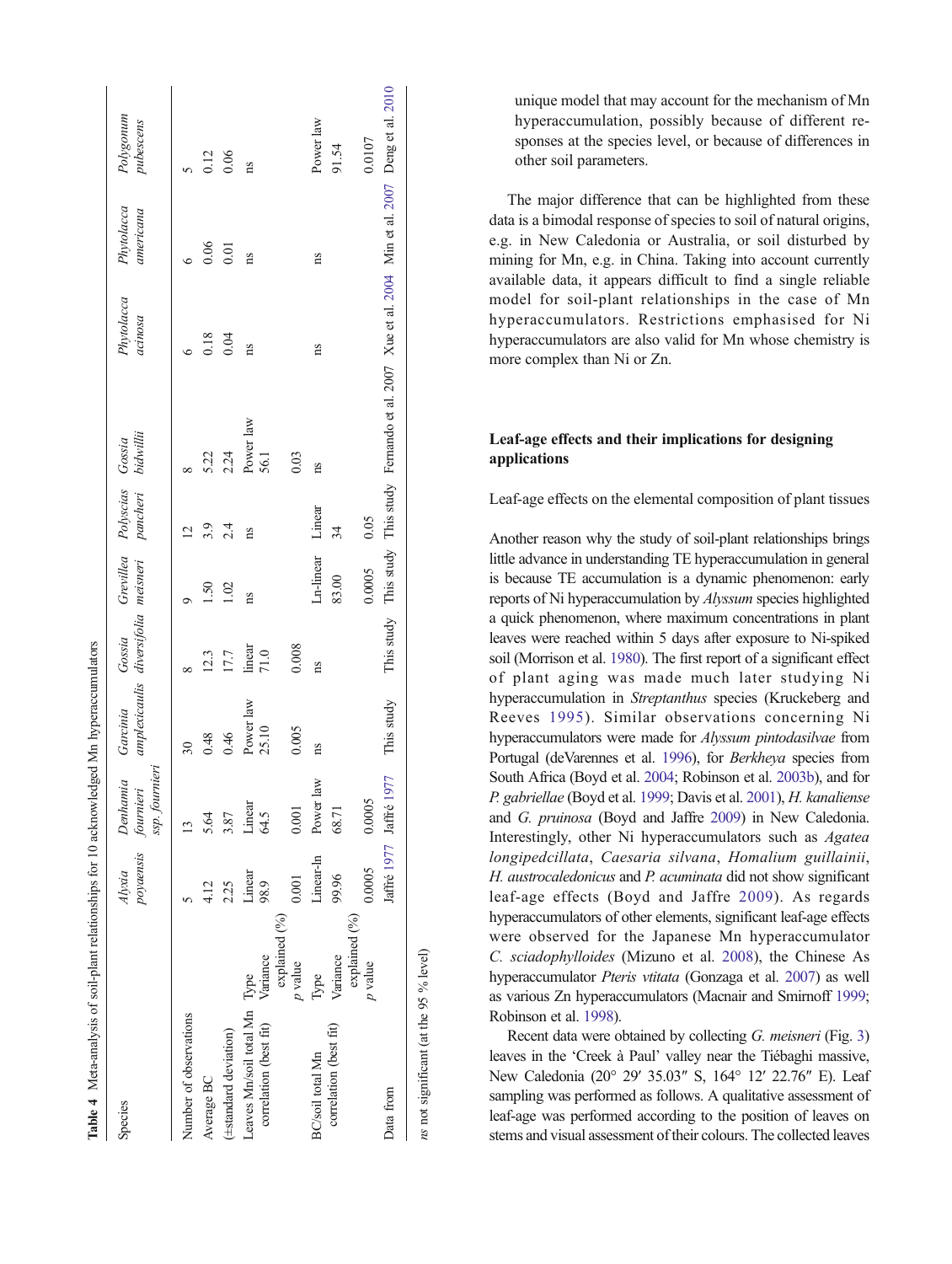

Fig. 3 Grevillea meisneri, Creek à Paul, New Caledonia and litter under Grevillea meisneri including young plants

were separated in two age-categories, i.e. 'young leaves' and 'mature leaves'. Approximately 500 g of fresh leaves per age-category was collected on each individual sampled, to ensure the reliability of the concentrations measured. Litter composed of dry fallen leaves was also collected under each tree as it was readily accessible. The results obtained are gathered in Fig. 4 and show a significant difference between young leaves (YL) and older leaves (OL). Litter composed of fallen G. meisneri leaves show intermediate Mn concentrations, but they are not statistically different from young leaves or old leaves. Concentrations up to 1.1 % of Mn



Fig. 4 Incidence of leaf-age on the Mn concentrations (mg/kg) in Grevillea meisneri leaves

were found in old G. meisneri leaves, which make this species a new Mn hyperaccumulator. Similar trends were also observed for Grevillea exul (Fig. 5) growing at the 'Camp des Sapins' mine, Thio, New Caledonia. Lower Mn concentrations in G. exul are also possibly related to plant age (3.5 years in this case). This shows the necessity of considering leaf-age when assessing the ability to accumulate TE of a plant species and also advocates further investigation of Mn accumulating species from New Caledonia.

Implications for designing applications

#### Usual applications

Potential applications are generally referred to as TE phytoextraction, which is the extraction of TE from soil by plants (Robinson 1997). Two different approaches for phytoextraction can be distinguished, both termed by Cunningham and Berti (1993) but devised earlier (Baker et al. 1988):

- 1. Phytoremediation by way of TE phytoextraction addresses the issue of TE contaminated soil and aimed to provide a way to clean them.
- 2. Phytomining, initially termed 'biomining' (Cunningham and Berti 1993), refers to the use of plants, usually TE hyperaccumulators, to produce bio-ores subsequently used in metal production (Brooks et al. 1998).

Deemed unrealistic in a first instance (Baker et al. 1988), phytomining probably raised the greatest expectations. It was developed for nickel to an industrial level using *Alyssum* species. Usual pyrometallurgical processes (Chaney et al. 2007), or other chemical separation techniques (Barbaroux et al. 2012) can be used to recover nickel. Phytoremediation by way of phytoextraction on the other hand appeared more convincing (Baker et al. 1988): yet it raised more questions than it actually solved. Feasibility and cost-effectiveness are



Fig. 5 Incidence of leaf-age on the Mn concentrations (mg/kg) in Grevillea exul leaves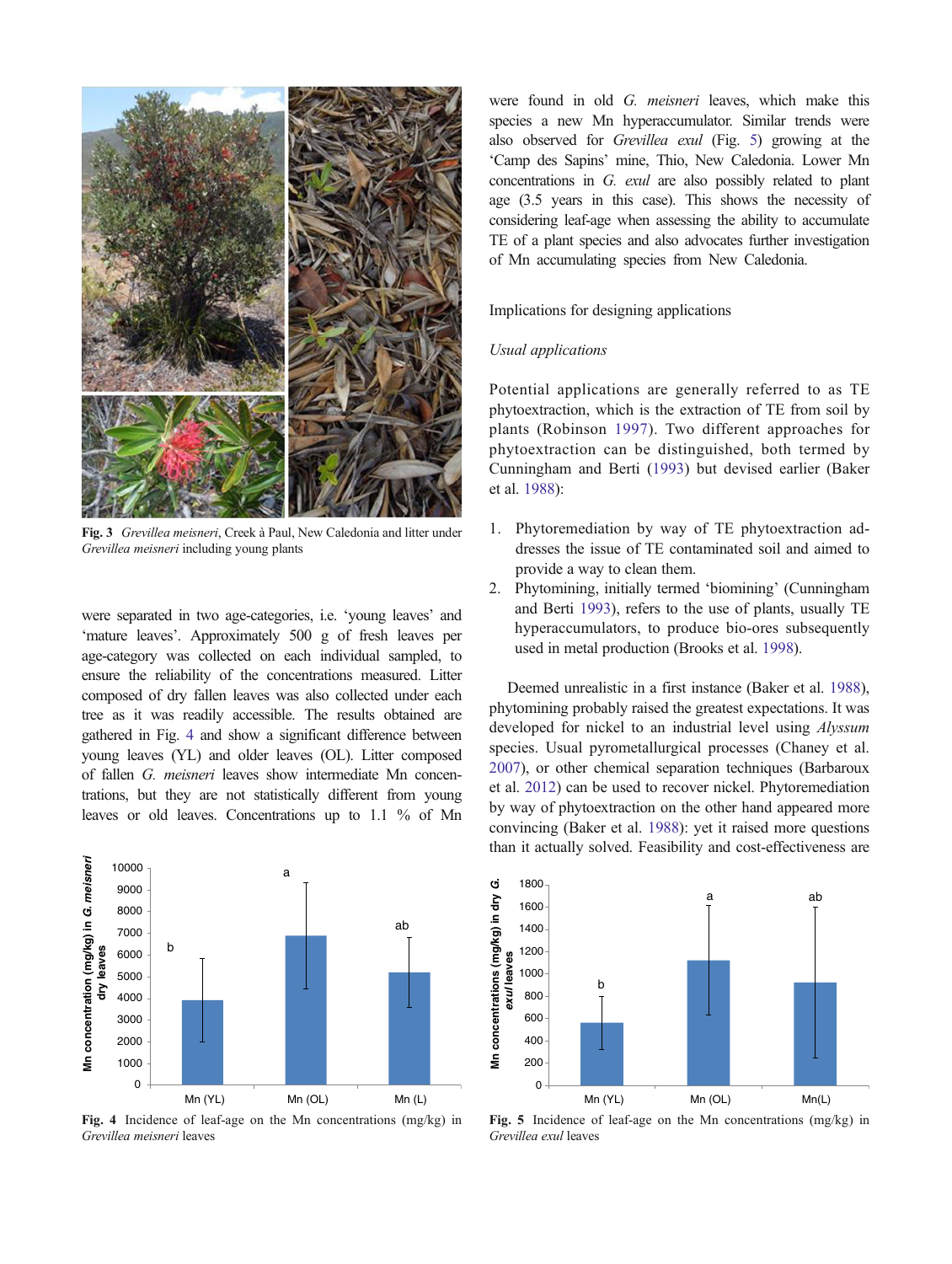still questioned (Conesa and Schulin 2010; Ernst 2005; Robinson et al. 2003a), as well as the issue of contaminatedbiomass disposal (Ernst 2000; Sas-Nowosielska et al. 2004).

However, in both cases ecological principles should guide action and site-specific approaches using local species:

- 1. May avoid poor results, e.g. using Alyssum species in Indonesia (van der Ent et al. 2013b)
- 2. May avoid the emergence of invasive species, e.g. Alyssum species in the USA, as reported by the Oregon Department of Agriculture (2014)
- 3. Is a way to promote the conservation of metallophyte species (Whiting et al. 2004)

#### Ecocatalysis

The emerging concept of Ecocatalysis may also use TE-rich biomass from phytoremediation by way of phytoextraction (Losfeld et al. 2012a) as well as from phytomining (Escande et al. 2014a, b; Losfeld et al. 2012b; Thillier et al. 2013) and was covered by various patents (Grison and Escande 2013a, 2013b). It leads to original (unusual oxydation states, new associated chemical species) and effective catalysts and reagents. Ecocatalysis offers a unique opportunity of cooperative catalysis, where the synergetic action of diverse TE presents a huge potential. Activities, chemo-, stereo-selectivity and recyclability of ecocatalysts are higher than classical catalysts in various reactions. This is conceptually very different from phytomining and phytoremediation by way of phytoextraction and could overcome the limits of these technologies. Ecocatalysis specifically tackles TE-rich biomass regardless of the metal considered, and it is fully compliant with the end use of metals obtained, i.e. Green Chemistry, thus allowing greener and broader perspectives for present environmental and socio-economic challenges.

#### Developing applications

Considering Mn hyperaccumulators, e.g. G. meisneri or Mn accumulators, e.g. G. exul as potential sources of Mn for application in Ecocatalysis requires the design of leaf harvesting schemes. Taking into account their lower Mn concentration, lower biomass and potential plant stress, collecting young leaves would probably be unproductive. Older leaves show the highest Mn concentration and thus could be considered of utmost interest. However, their collection would also result in plant stress and species from New Caledonia are known to grow slowly. Moreover, the age parameter was assessed on a qualitative basis, and it would be quite difficult to implement a collection based on such a qualitative parameter. The most practical proposal is then to focus on litters: they have an intermediate Mn concentration and although litter biomass would need to be measured precisely to assess yield, it is certain that this option would ensure sustainable yields, compared to the two others.

Various metallophyte species (e.g. Geissois spp., Grevillea spp., Phyllanthus spp.) proved useful for the reclamation of mining areas in New Caledonia. The development of new outlets, e.g. Ecocatalysis could provide supplementary revenues for the restoration of such areas. Developing reclamation schemes for highly degraded quarries or spoils storage areas using metal hyperaccumulators along with Cyperaceae and other soil-improving species could provide an efficient way to control watershed erosion of degraded land. Generating alternative incomes through the promotion of metal-rich biomass used in organic chemistry could not only cover the cost of the revegetation operation but also generate post revegetation economic activities for New Caledonia as well as other mining countries.

### Conclusion

From this review and from the new data presented, it clearly appears that usual soil-plant studies of TE hyperaccumulation based on measuring TE concentrations in soil to assess BC are limited. Although useful for the study of Zn or Ni hyperaccumulators from the Brassicaceae family, they are far from conclusive when applied to Ni or Mn hyperaccumulators from New Caledonia. Some trends may be highlighted but contradictory results are possible and no general model emerges from this study. This is partly due to issues in measuring soil TE concentrations:

- 1. Total concentrations are easily measured but do not reflect soil chemistry, and the amount of a TE that is actually available to a plant is different from that assessed by acid digestions. Soils from New Caledonia were studied using DTPA extractions as a way to assess TE availability, with a main focus on Ni and Mn. However, although useful for agricultural purposes, the method failed to account for Ni or Mn hyperaccumulators response to soil TE concentrations.
- 2. The volume of the rhizosphere of Ni or Mn hyperaccumulating shrubs or trees from New Caledonia is larger than that of Brassicaceae resulting in difficulty in assessing rhizosphere properties, including TE concentrations.

Investigating G. meisneri and G. exul with Ecocatalysis applications in mind allowed to highlight temporal patterns in Mn accumulation for these species: young leaves contained significantly less Mn than older leaves. This is useful to design applications, but also allowed to reclassify G. meisneri as a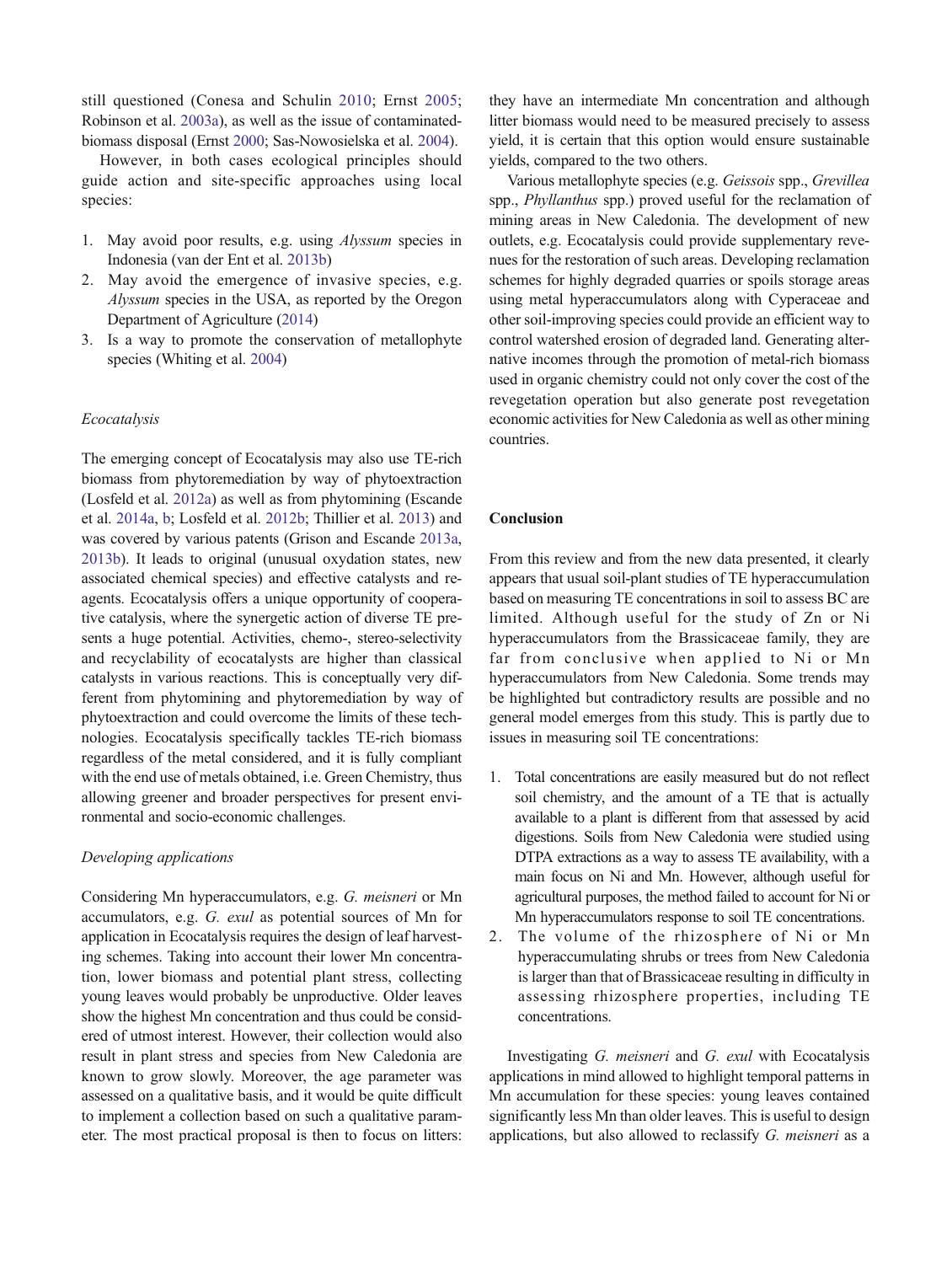hyperaccumulator of Mn. Latest data on Mn hyperaccumulators are also presented, and New Caledonia is clearly a hotspot for Mn hyperaccumulation. Various Mn accumulators from the island could be investigated further taking into account leaf-age, which would probably lead to the discovery of new Mn hyperaccumulators and revision of their current accumulation status. The development of Ecocatalysis applications for Mn-rich biomass could spur massive research efforts for understanding Mn hyperaccumulation by plants. It should also encourage the development of integrative studies of Mn hyperaccumulation, as is the case for Ni or other TE.

Acknowledgments Financial support from the 'Agence Nationale pour la Recherche' (ANR 11ECOT01101), Société Le Nickel (SLN) and Ecole Polytechnique, Paris Tech (PhD studentship) is gratefully acknowledged. Sample collection was possible with the consent of Province Nord and Province Sud of New Caledonia.

#### **References**

- Alford ER, Pilon-Smits EAH, Paschke MW (2010) Metallophytes—a view from the rhizosphere. Plant Soil 337:33–50. doi[:10.1007/](http://dx.doi.org/10.1007/s11104-010-0482-3) [s11104-010-0482-3](http://dx.doi.org/10.1007/s11104-010-0482-3)
- Amir H, Perrier N, Rigault F, Jaffre T (2007) Relationships between Nihyperaccumulation and mycorrhizal status of different endemic plant species from New Caledonian ultramafic soils. Plant Soil 293:23–35. doi[:10.1007/s11104-007-9238-0](http://dx.doi.org/10.1007/s11104-007-9238-0)
- Assuncao AGL, Bookum WM, Nelissen HJM, Vooijs R, Schat H, Ernst WHO (2003) Differential metal-specific tolerance and accumulation patterns among Thlaspi caerulescens populations originating from different soil types. New Phytol 159:411–419. doi:[10.1046/j.1469-](http://dx.doi.org/10.1046/j.1469-8137.2003.00819.x) [8137.2003.00819.x](http://dx.doi.org/10.1046/j.1469-8137.2003.00819.x)
- Baker AJM (1981) Accumulators and excluders—strategies in the response of plants to heavy-metals. J Plant Nutr 3:643–654. doi:[10.](http://dx.doi.org/10.1080/01904168109362867) [1080/01904168109362867](http://dx.doi.org/10.1080/01904168109362867)
- Baker AJM, Brooks RR (1989) Terrestrial higher plants which hyperaccumulate metallic elements—a review of their distribution, ecology and phytochemistry. Biorecovery 1:81–126
- Baker A, Brooks R, Reeves R (1988) Growing for gold... and copper... and zinc. New Sci 116:44–48
- Barbaroux R, Plasari E, Mercier G, Simonnot MO, Morel JL, Blais JF (2012) A new process for nickel ammonium disulfate production from ash of the hyperaccumulating plant Alyssum murale. Sci Total Environ 423:111–119. doi[:10.1016/j.scitotenv.2012.01.063](http://dx.doi.org/10.1016/j.scitotenv.2012.01.063)
- Becquer T, Bourdon E, Pétard J (1995) Disponibilité du nickel le long d'une toposéquence de sols développés sur roches ultramafiques de Nouvelle-Calédonie. C R Acad Sci 321:585–592
- Becquer T, Rigault F, Jaffre T (2002) Nickel bioavailability assessed by ion exchange resin in the field. Commun Soil Sci Plant Anal 33: 439–450. doi[:10.1081/css-120002755](http://dx.doi.org/10.1081/css-120002755)
- Bert V, Bonnin I, Saumitou-Laprade P, de Laguerie P, Petit D (2002) Do Arabidopsis halleri from nonmetallicolous populations accumulate zinc and cadmium more effectively than those from metallicolous populations? New Phytol 155:47–57. doi:[10.1046/j.1469-8137.](http://dx.doi.org/10.1046/j.1469-8137.2002.00432.x) [2002.00432.x](http://dx.doi.org/10.1046/j.1469-8137.2002.00432.x)
- Bidwell SD, Woodrow IE, Batianoff GN, Sommer-Knudsen J (2002) Hyperaccumulation of manganese in the rainforest tree Austromyrtus bidwillii (Myrtaceae) from Queensland, Australia. Funct Plant Biol 29:899–905. doi:[10.1071/pp 01192](http://dx.doi.org/10.1071/pp%2001192)
- Boyd RS (2004) Ecology of metal hyperaccumulation. New Phytol 162: 563–567. doi[:10.1111/j.1469-8137.2004.01079.x](http://dx.doi.org/10.1111/j.1469-8137.2004.01079.x)
- Boyd RS (2012) Plant defense using toxic inorganic ions: conceptual models of the defensive enhancement and joint effects hypotheses. Plant Sci 195:88–95. doi[:10.1016/j.plantsci.2012.06.012](http://dx.doi.org/10.1016/j.plantsci.2012.06.012)
- Boyd RS (2013) Exploring tradeoffs in hyperaccumulator ecology and evolution. New Phytol 199:871–872. doi[:10.1111/nph.12398](http://dx.doi.org/10.1111/nph.12398)
- Boyd RS, Jaffre T (2001) Phytoenrichment of soil Ni content by Sebertia acuminata in New Caledonia and the concept of elemental allelopathy. S Afr J Sci 97:535–538
- Boyd RS, Jaffre T (2009) Elemental concentrations of eleven New Caledonian plant species from serpentine soils: elemental correlations and leaf-age effects. Northeast Nat 16:93–110. doi[:10.1656/](http://dx.doi.org/10.1656/045.016.0508) [045.016.0508](http://dx.doi.org/10.1656/045.016.0508)
- Boyd RS, Martens SN (1992) The Raison d'Etre for metal hyperaccumulation by plants The vegetation of ultramafic (Serpentine) soils:279–289
- Boyd RS, Martens SN (1998) The significance of metal hyperaccumulation for biotic interactions. Chemoecology 8:1-7. doi:[10.1007/s000490050002](http://dx.doi.org/10.1007/s000490050002)
- Boyd RS, Jaffre T, Odom JW (1999) Variation in nickel content in the nickel-hyperaccumulating shrub Psychotria douarrei (Rubiaceae) from New Caledonia. Biotropica 31:403–410. doi:[10.1111/j.1744-](http://dx.doi.org/10.1111/j.1744-7429.1999.tb00382.x) [7429.1999.tb00382.x](http://dx.doi.org/10.1111/j.1744-7429.1999.tb00382.x)
- Boyd RS, Davis MA, Balkwill K (2004) Nickel accumulation patterns in two South African Ni hyperaccumulator species Ultramafic rocks: their soils, vegetation and fauna Proceedings of the Fourth International Conference on Serpentine Ecology, Cuba, 21–26 April, 2003 275–278
- Brooks RR, Trow JM, Veillon JM, Jaffre T (1981) Studies on manganese accumulating Alyxia species from New Caledonia. Taxon 30:420– 423. doi[:10.2307/1220141](http://dx.doi.org/10.2307/1220141)
- Brooks RR, Chambers MF, Nicks LJ, Robinson BH (1998) Phytomining Trends Plant Sci 3:359–362. doi:[10.1016/s1360-1385\(98\)01283-7](http://dx.doi.org/10.1016/s1360-1385(98)01283-7)
- Callahan DL et al (2008) LC-MS and GC-MS metabolite profiling of nickel(II) complexes in the latex of the nickelhyperaccumulating tree Sebertia acuminata and identification of methylated aldaric acid as a new nickel(II) ligand. Phytochemistry 69:240–251
- Callahan DL, Roessner U, Dumontet V, De Livera AM, Doronila A, Baker AJM, Kolev SD (2012) Elemental and metabolite profiling of nickel hyperaccumulators from New Caledonia. Phytochemistry 81:80–89. doi:[10.1016/j.phytochem.2012.06.](http://dx.doi.org/10.1016/j.phytochem.2012.06.010) [010](http://dx.doi.org/10.1016/j.phytochem.2012.06.010)
- Chaney RL, Angle JS, Broadhurst CL, Peters CA, Tappero RV, Sparks DL (2007) Improved understanding of hyperaccumulation yields commercial phytoextraction and phytomining technologies. J Environ Qual 36:1429–1443. doi:[10.2134/jeq2006.0514](http://dx.doi.org/10.2134/jeq2006.0514)
- Conesa HM, Schulin R (2010) The Cartagena-La Union mining district (SE spain): a review of environmental problems and emerging phytoremediation solutions after fifteen years research. J Environ Monit 12:1225–1233
- Cunningham SD, Berti WR (1993) Remediation of contaminated soils with green plants—an overview. In Vitro Cell Dev Biol-Plant 29P: 207–212
- Davis MA, Pritchard SG, Boyd RS, Prior SA (2001) Developmental and induced responses of nickel-based and organic defences of the nickel-hyperaccumulating shrub, Psychotria douarrei. New Phytol 150:49–58. doi[:10.1046/j.1469-8137.2001.00067.x](http://dx.doi.org/10.1046/j.1469-8137.2001.00067.x)
- Deng H, Li MS, Chen YX, Luo YP, Yu FM (2010) A new discovered manganese hyperaccumulator—Polygonum pubescens Blume. Fresenius Environ Bull 19:94–99
- deVarennes A, Torres MO, Coutinho JF, Rocha M, Neto M (1996) Effects of heavy metals on the growth and mineral composition of a nickel hyperaccumulator. J Plant Nutr 19:669–676. doi:[10.1080/](http://dx.doi.org/10.1080/01904169609365151) [01904169609365151](http://dx.doi.org/10.1080/01904169609365151)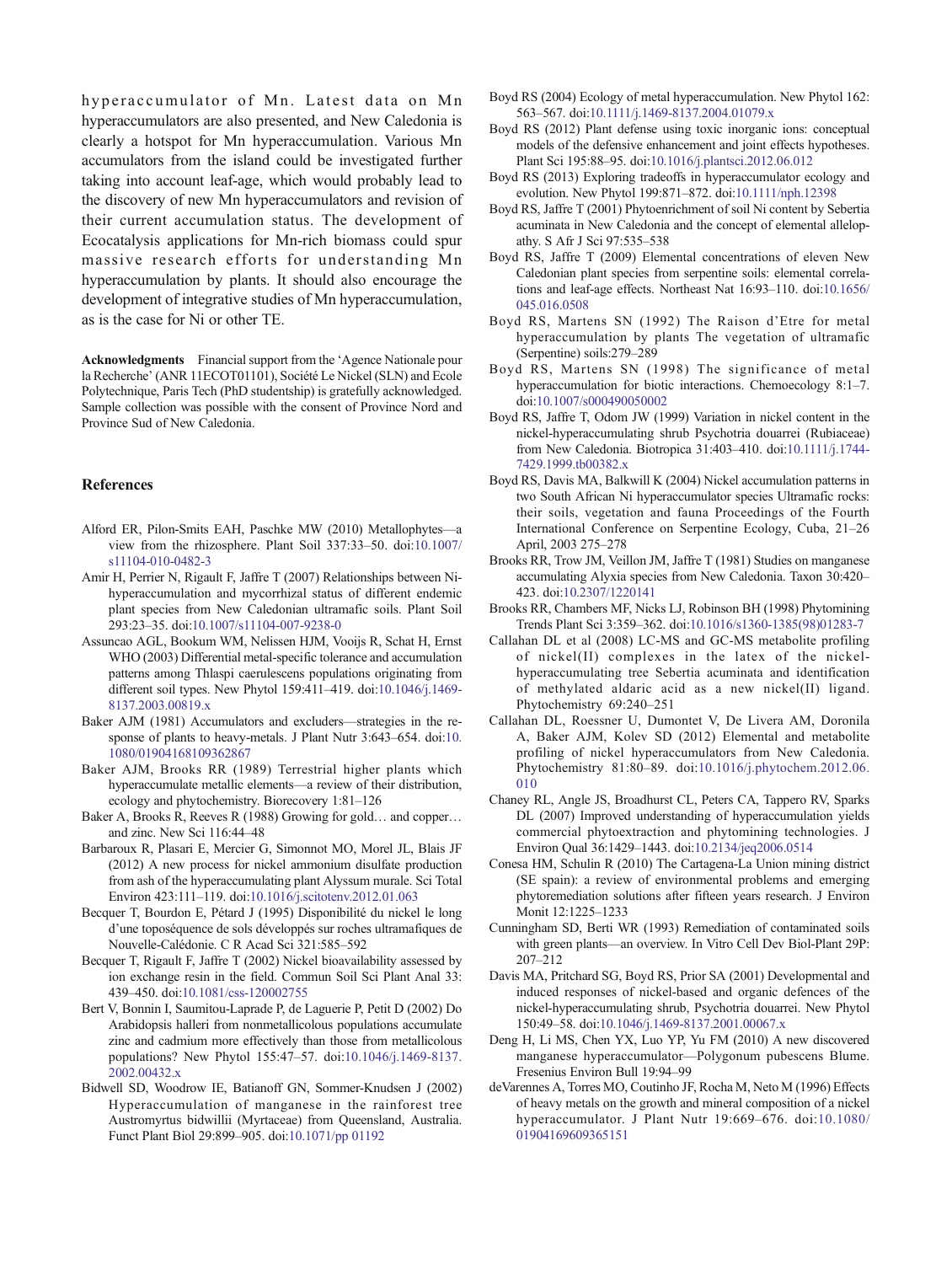- Diesing WE et al (2008) Zinc speciation and isotopic exchangeability in soils polluted with heavy metals. Eur J Soil Sci 59:716–729. doi:[10.](http://dx.doi.org/10.1111/j.1365-2389.2008.01032.x) [1111/j.1365-2389.2008.01032.x](http://dx.doi.org/10.1111/j.1365-2389.2008.01032.x)
- DIMENC (2008) Le schéma de mise en valeur des richesses minières de la Nouvelle-Calédonie
- Enright NJ, Rigg L, Jaffre T (2001) Environmental controls on species composition along a (maquis) shrubland to forest gradient on ultramafics at Mont Do, New Caledonia. S Afr J Sci 97:573–580
- Ernst WHO (1996) Bioavailability of heavy metals and decontamination of soils by plants. Appl Geochem 11 doi:[10.1016/0883-2927\(95\)00040-2](http://dx.doi.org/10.1016/0883-2927(95)00040-2)
- Ernst WHO (2000) Evolution of metal hyperaccumulation and phytoremediation hype. New Phytol 146:357–358. doi:[10.1046/j.](http://dx.doi.org/10.1046/j.1469-8137.2000.00669.x) [1469-8137.2000.00669.x](http://dx.doi.org/10.1046/j.1469-8137.2000.00669.x)
- Ernst WHO (2005) Phytoextraction of mine wastes—options and impossibilities. Chem Erde-Geochem 65:29–42. doi[:10.1016/j.chemer.](http://dx.doi.org/10.1016/j.chemer.2005.06.001) [2005.06.001](http://dx.doi.org/10.1016/j.chemer.2005.06.001)
- Escande V, Olszewski TK, Grison C (2013) Preparation of ecological catalysts derived from Zn hyperaccumulating plants and their catalytic activity in Diels–Alder reaction Comptes Rendus Chimie
- Escande V et al (2014a) Ecological catalysis and phytoextraction: symbiosis for future. Appl Catal B-Environ 146:279–288. doi:[10.1016/j.](http://dx.doi.org/10.1016/j.apcatb.2013.04.011) [apcatb.2013.04.011](http://dx.doi.org/10.1016/j.apcatb.2013.04.011)
- Escande V, Tomasz O, Eddy P, Grison C (2014b) Biosourced polymetallic catalysts: an efficient means to synthesize underexploited platform molecules from carbohydrates. Chem Sus Chem. doi:[10.1002/cssc.201400078](http://dx.doi.org/10.1002/cssc.201400078)
- Faucon MP, Shutcha MN, Meerts P (2007) Revisiting copper and cobalt concentrations in supposed hyperaccumulators from SC Africa: influence of washing and metal concentrations in soil. Plant Soil 301:29–36. doi[:10.1007/s11104-007-9405-3](http://dx.doi.org/10.1007/s11104-007-9405-3)
- Feng MH, Shan XQ, Zhang SZ, Wen B (2005) A comparison of the rhizosphere-based method with DTPA, EDTA, CaCl2, and NaNO3 extraction methods for prediction of bioavailability of metals in soil to barley. Environ Pollut 137:231–240
- Fernando DR, Woodrow IE, Jaffre T, Dumontet V, Marshall AT, Baker AJM (2008) Foliar manganese accumulation by Maytenus founieri (Celastraceae) in its native New Caledonian habitats: populational variation and localization by X-ray microanalysis. New Phytol 177: 178–185. doi[:10.1111/j.1469-8137.2007.02253.x](http://dx.doi.org/10.1111/j.1469-8137.2007.02253.x)
- Fernando DR, Mizuno T, Woodrow IE, Baker AJM, Collins RN (2010) Characterization of foliar manganese (Mn) in Mn (hyper)accumulators using X-ray absorption spectroscopy. New Phytol 188:1014–1027
- Fernando DR, Marshall A, Baker AJM, Mizuno T (2013) Microbeam methodologies as powerful tools in manganese hyperaccumulation research: present status and future directions. Front Plant Sci 4:319. doi:[10.3389/fpls.2013.00319](http://dx.doi.org/10.3389/fpls.2013.00319)
- Gonzaga MIS, Ma LQ, Santos JAG (2007) Effects of plant age on arsenic hyperaccumulation by Pteris vittata l. Water Air Soil Pollut 186: 289–295. doi[:10.1007/s11270-007-9485-y](http://dx.doi.org/10.1007/s11270-007-9485-y)
- Grison C, Escande V (2013a) Use of certain manganese-accumulating plants for carrying out organic chemistry reactions. WO2014016509-A1
- Grison C, Escande V (2013b) Use of certain metal-accumulating plants for implementing organic chemistry reactions. WO 2013150197 A1
- Grison C, Escande V, Petit E, Garoux L, Boulanger C, Grison C (2013) Psychotria douarrei and Geissois pruinosa, novel resources for the plant-based catalytic chemistry. RSC Adv 3:22340–22345. doi:[10.](http://dx.doi.org/10.1039/c3ra43995j) [1039/c3ra43995j](http://dx.doi.org/10.1039/c3ra43995j)
- Hu PJ et al (2013) Nitrate facilitates cadmium uptake, transport and accumulation in the hyperaccumulator Sedum plumbizincicola. Environ Sci Pollut Res 20:6306–6316
- Hunt AJ et al (2014) Phytoextraction as a tool for green chemistry. Green Process Synth 3:3–22
- Jaffré T (1977) Accumulation du manganèse par des espèces associées aux terrains ultrabasiques. C R Acad Sci Paris 284:1573–1575
- Jaffré T (1979) Accumulation du manganèse par les proteacées de Nouvelle-Calédonie. C R Acad Sci Paris 285:425–428
- Jaffré T (1980) Etude écologique du peuplement végétal des sols dérivés de roches ultrabasiques en Nouvelle Calédonie vol 124. Travaux et documents. ORSTOM, Paris
- Jaffré T, Schmid M (1974) Accumulation de nickel par une rubiacée de Nouvelle-Calédonie, Psychotria douarrei (G. Beauvisage) Däniker Compte Rendus de l'Académie des Sciences, Paris Série D:1727– 1730
- Jaffre T, Brooks RR, Lee J, Reeves RD (1976) Sebertia acuminata: a hyperaccumulator of nickel from New Caledonia. Science 193:579– 580. doi[:10.1126/science.193.4253.579](http://dx.doi.org/10.1126/science.193.4253.579)
- Jaffré T, Gauthier D, Rigault F, McCoy S (1994) Les casuarinacées endémiques Bois et forêts des tropiques:4
- Jaffre T, Pillon Y, Thomine S, Merlot S (2013) The metal hyperaccumulators from New Caledonia can broaden our understanding of nickel accumulation in plants. Front Plant Sci 4:279. doi: [10.3389/fpls.2013.00279](http://dx.doi.org/10.3389/fpls.2013.00279)
- Koopmans GF, Roemkens PFAM, Fokkema MJ, Song J, Luo YM, Japenga J, Zhao FJ (2008) Feasibility of phytoextraction to remediate cadmium and zinc contaminated soils. Environ Pollut 156. doi: [10.1016/j.envpol.2008.05.029](http://dx.doi.org/10.1016/j.envpol.2008.05.029)
- Kruckeberg AR, Reeves RD (1995) Nickel accumulation by serpentine species of Streptanthus (Brassicaceae): field and greenhouse studies. Madrono 42:458–469
- L'Huillier L (1996) Biodisponibilité du nickel dans les sols ferrallitiques ferritiques de Nouvelle-Calédonie. Effets toxiques de Ni sur le développement et la physiologie du maïs
- L'Huillier L, Edighoffer S (1996) Extractability of nickel and its concentration in cultivated plants in Ni rich ultramafic soils of New Caledonia. Plant Soil 186:255–264. doi[:10.1007/bf02415521](http://dx.doi.org/10.1007/bf02415521)
- Lamont BB (2003) Structure, ecology and physiology of root clusters—a review. Plant Soil 248:1–19
- Lee J, Brooks RR, Reeves RD, Boswell CR, Jaffre T (1977) Plant-soil relationships in a New Caledonian serpentine flora. Plant Soil 46: 675–680. doi[:10.1007/bf00015930](http://dx.doi.org/10.1007/bf00015930)
- Lhuillier L, dAuzac J, Durand M, MichaudFerriere N (1996) Nickel effects on two maize (Zea mays) cultivars: growth, structure, Ni concentration, and localization. Can J Bot-Rev Can Bot 74:1547– 1554
- Li YM et al (2003) Development of a technology for commercial phytoextraction of nickel: economic and technical considerations. Plant Soil 249:107–115. doi:[10.1023/a:1022527330401](http://dx.doi.org/10.1023/a:1022527330401)
- Lindsay W, Norvell WA (1978) Development of a DTPA soil test for zinc, iron, manganese, and copper. Soil Sci Soc Am J 42:421–428
- Losfeld G, de la Blache PV, Escande V, Grison C (2012a) Zinc hyperaccumulating plants as renewable resources for the chlorination process of alcohols. Green Chem Lett Rev 5 doi:[10.1080/](http://dx.doi.org/10.1080/17518253.2012.667157) [17518253.2012.667157](http://dx.doi.org/10.1080/17518253.2012.667157)
- Losfeld G, Escande V, de La Blache PV, L'Huillier L, Grison C (2012b) Design and performance of supported Lewis acid catalysts derived from metal contaminated biomass for Friedel-Crafts alkylation and acylation. Catal Today 189 doi:[10.1016/j.cattod.2012.02.044](http://dx.doi.org/10.1016/j.cattod.2012.02.044)
- Losfeld G, Escande V, Jaffre T, L'Huillier L, Grison C (2012c) The chemical exploitation of nickel phytoextraction: an environmental, ecologic and economic opportunity for New Caledonia. Chemosphere 89:907–910
- Macnair MR, Smirnoff N (1999) Use of zincon to study uptake and accumulation of zinc by zinc tolerant and hyperaccumulating plants. Commun Soil Sci Plant Anal 30:1127–1136. doi:[10.1080/](http://dx.doi.org/10.1080/00103629909370273) [00103629909370273](http://dx.doi.org/10.1080/00103629909370273)
- McGrath SP, Zhao FJ (2003) Phytoextraction of metals and metalloids from contaminated soils. Curr Opin Biotechnol 14:277–282. doi[:10.](http://dx.doi.org/10.1016/s0958-1669(03)00060-0) [1016/s0958-1669\(03\)00060-0](http://dx.doi.org/10.1016/s0958-1669(03)00060-0)
- Merlot S, Hannibal L, Martins S, Martinelli L, Amir H, Lebrun M, Thomine S (2014) The metal transporter PgIREG1 from the